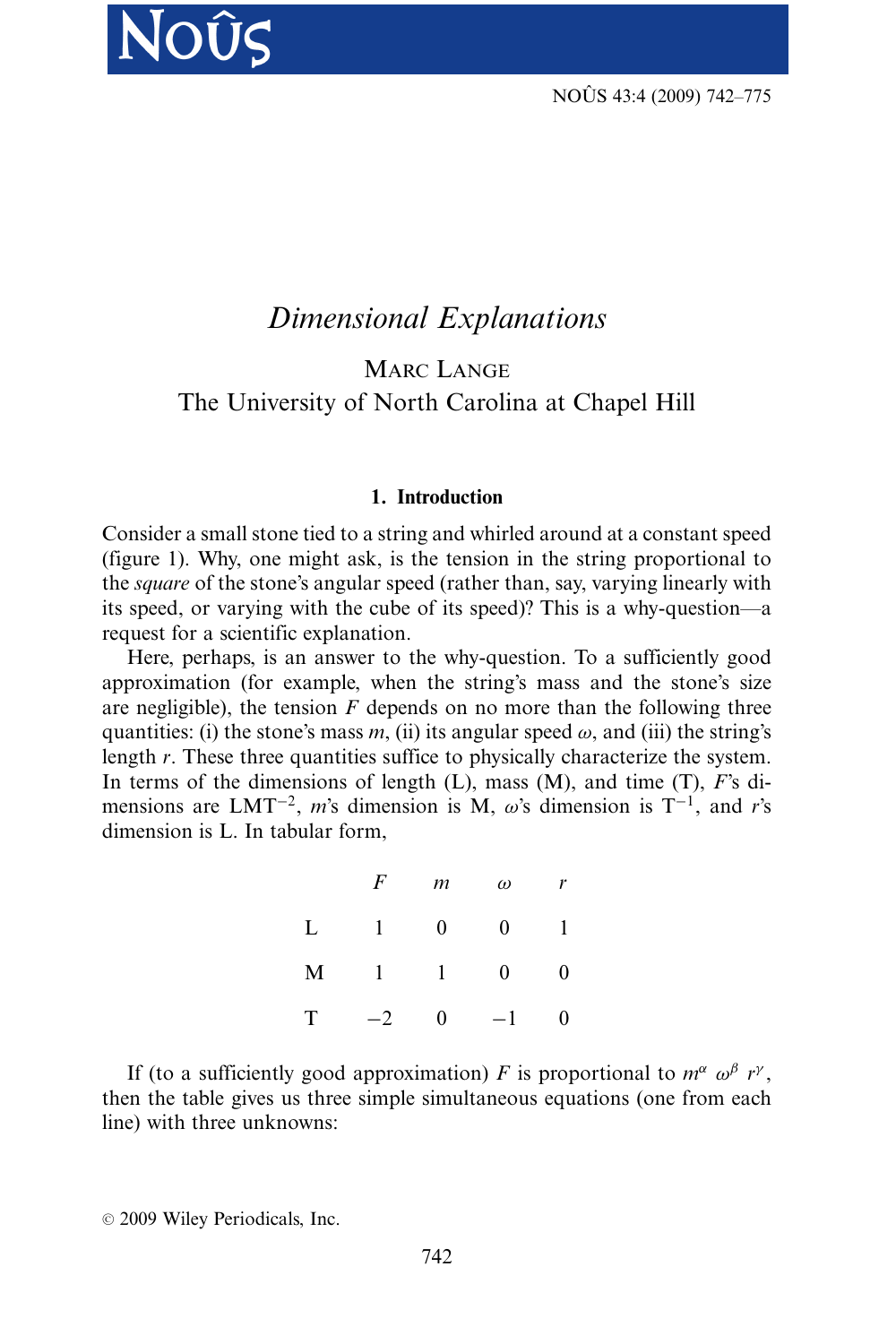

**Figure 1**

From L:  $1 = v$ From M:  $1 = \alpha$ From T:  $-2 = -\beta$ 

Since  $\alpha = 1$ ,  $\beta = 2$ , and  $\gamma = 1$ , *F* is proportional to  $m\omega^2 r$ .

Apparently, then, dimensional considerations suffice to explain the explanandum: *F* must be proportional to  $\omega^2$ , rather than to  $\omega$  or to  $\omega^3$ , because *F* is a function of *m*,  $\omega$ , and *r* alone, and among these three quantities,  $\omega$  is the only one capable of supplying *F*'s time dimension  $(T^{-2})$ . If such an argument amounts to a "dimensional explanation", then this variety of explanation has been unjustly neglected in the enormous philosophical literature on scientific explanation.

Of course, dimensional analysis is well-known in physics and engineering as a shortcut (Birkhoff 1950, Bridgman 1931, Langhaar 1951, Sedov 1959). If you have identified all of the relevant quantities characterizing a given physical system, including the dimensional constants (such as the speed of light *c* and Newton's gravitational-force constant *G*), and if you know their dimensions, then by dimensional considerations alone, you may learn a considerable amount about the relation holding among those quantities—as we just did regarding the string tension's relation to  $m$ ,  $\omega$ , and  $r$ . A physics student who has forgotten whether the tension is proportional to  $\omega$ ,  $\omega^2$ , or  $\omega^3$ could figure it out on purely dimensional grounds (as long as she remembers which quantities are relevant to *F* and their dimensions).

However, I have rarely seen dimensional arguments characterized as possessing explanatory power.<sup>1</sup> Yet they appear to do so. These putative dimensional explanations form the subject of this paper.

Consider a derivative law<sup>2</sup> (such as the example we just saw: that the centripetal force on a small body of mass *m* moving uniformly with angular speed  $ω$  in a circular orbit of radius *r* is proportional to  $mω<sup>2</sup>r$ ). This law follows from various, more fundamental laws. However, I shall argue, a derivative law's dimensional explanation can supply a kind of understanding that is not provided by its derivation from more fundamental laws. For instance, its dimensional explanation may reveal which features of the more fundamental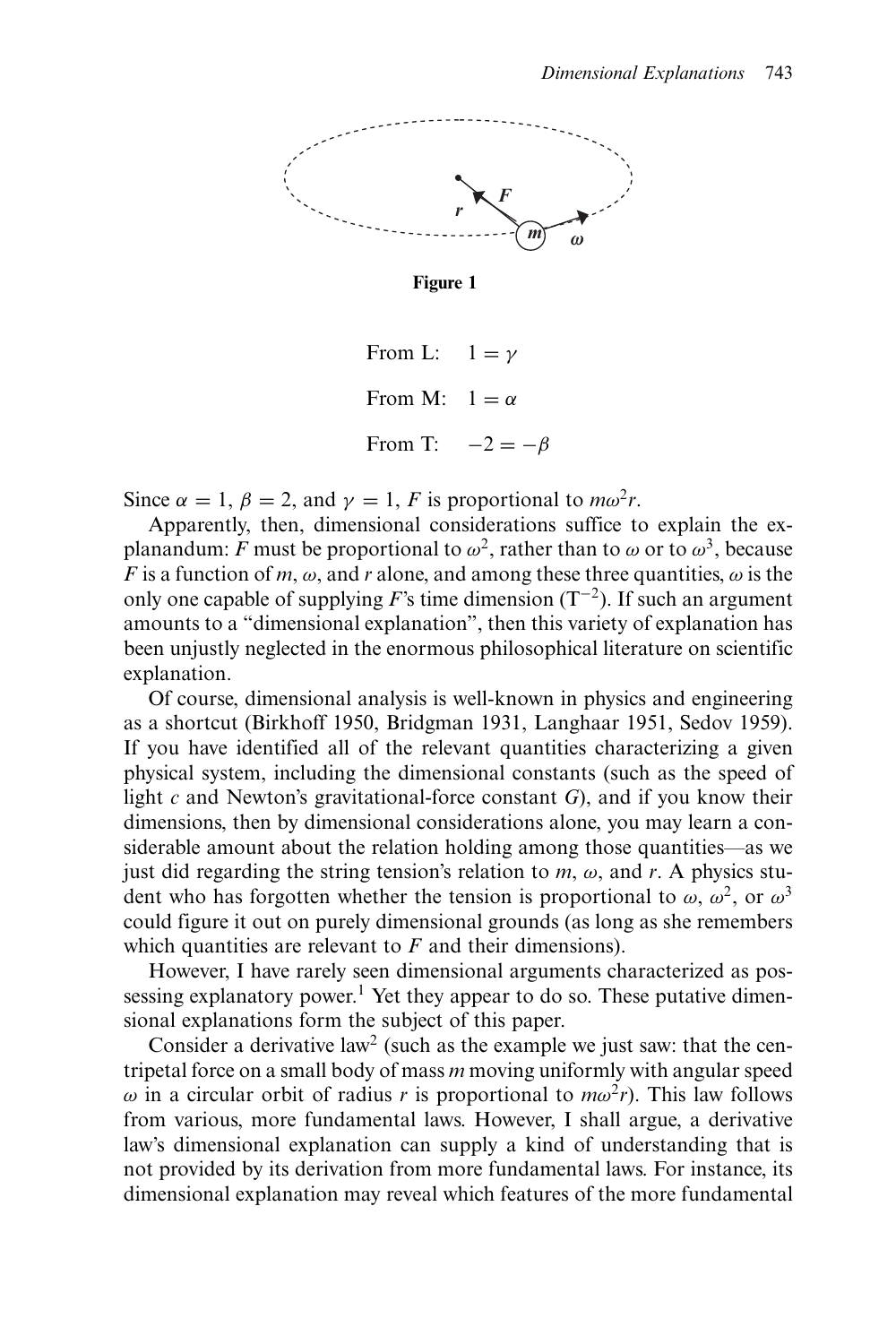laws entailing it are in fact responsible for it and which features are explanatorily irrelevant to it. Likewise, different features of the same derivative law may receive quite different dimensional explanations, whereas they are not traced to different sources in the law's derivation from more fundamental laws. A dimensional explanation may reveal some features of a given derivative law to be independent of some features of the more fundamental laws entailing it.

A derivative law concerning one physical system may turn out to be similar in form to a derivative law concerning a physically unrelated system. A separate derivation of each derivative law from various, more fundamental laws may explain each. However, neither one of the derivative laws explains the other, and the separate derivations may fail to identify any feature common to the two systems as responsible for the similarity of the two derivative laws concerning them. The pair of explanations may thus portray the similarity between the laws as a kind of "coincidence" (albeit a naturally necessary one). On the other hand, the two systems may be *dimensionally* similar in certain respects. The dimensional features common to the two systems may account for the similarity in the derivative laws concerning them. In that event, a dimensional explanation succeeds in unifying what separate derivations from more fundamental laws fail to unify. The dimensional explanation then correctly characterizes the derivative laws' similarity as no coincidence, but rather as explained by the dimensional architecture common to the two systems.<sup>3</sup>

Likewise, a dimensional explanation may point to certain dimensional differences between two physical systems as responsible for certain differences between the derivative laws concerning each of them. No such explanations of those differences are supplied by separate derivations of the two derivative laws from various, more fundamental laws.

Dimensional thinking not only yields new explanations of antecedently appreciated phenomena, but also (I shall argue) identifies new phenomena to explain—phenomena that can be expressed only in dimensional terms. Furthermore, having argued that dimensional explanations can reveal a given derivative law to be independent of certain features of the more fundamental laws entailing it, I will argue that in some dimensional explanations, part of what explains a derivative law is precisely its independence from certain features of those more fundamental laws. Finally, I will suggest that some dimensional explanations may proceed from "meta-laws" that impose various constraints on first-order laws ( just as symmetry principles in physics are usually taken as constraining force laws and other first-order laws).

Dimensional explanation may not only constitute an important and overlooked variety of scientific explanation, but also help us to understand how a derivative law's scientific explanation differs from its mere deduction from more fundamental laws.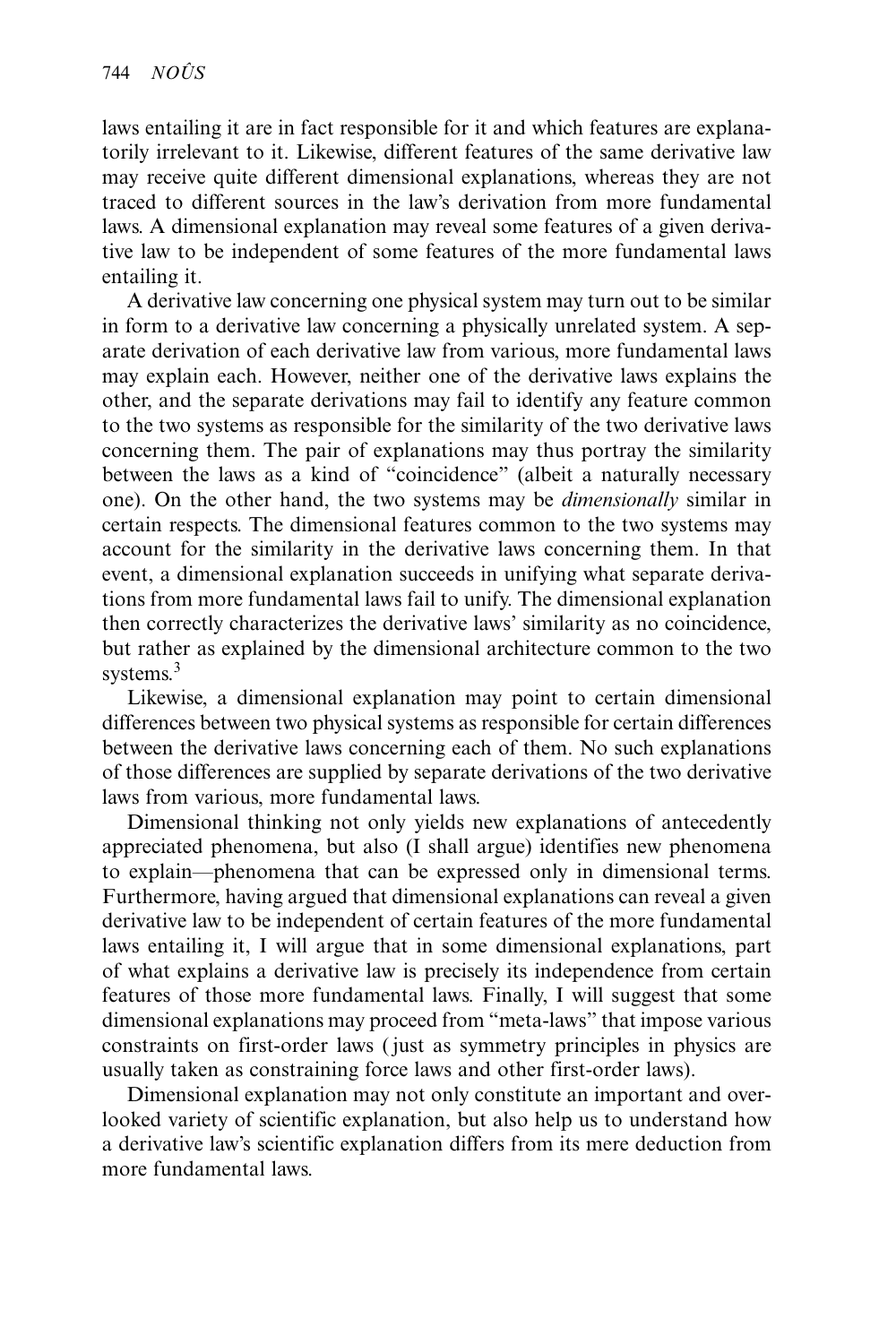# **2. A Dimensional Explanation of a Derivative Law May Reveal Certain Features of the More Fundamental Laws Entailing It to be Explanatorily Irrelevant to It**

Consider a planet of mass *m* orbiting a star of mass *M*, feeling (to a sufficiently good approximation) only the star's gravitational influence and orbiting with period *T* in a circular orbit of radius *r*. Let's focus solely on *T*'s relation to *r*: that  $T \propto r^{3/2}$ . (The symbol "∝" means "is proportional to".) We shall now compare two possible explanations of this proportionality.

Our first candidate explanation derives the explanandum from more fundamental laws: Newton's laws of motion and gravity.4 These laws tell us that that  $F = ma$  and  $F = GMm/r^2$ , where *F* is the force on the planet and *a* is the planet's acceleration. A body undergoing circular motion at a constant speed v experiences an acceleration *a* of  $v^2/r$  towards the center. Hence,

$$
GMm/r^2 = mv^2/r,
$$

and so

$$
GM/r^2 = v^2/r,
$$

and therefore

$$
GM/r=v^2.
$$

For a circular orbit with circumference  $c = 2\pi r$ , the period equals the distance  $c$  covered in one revolution divided by the speed  $v$ . That is,

$$
T=2\pi r/v,
$$

and so

$$
T^2 = 4\pi^2 r^2/v^2.
$$

By inserting the expression for  $v^2$  derived from Newton's laws, we find

$$
T^2 = 4\pi^2 r^2 / (GM/r) = 4\pi^2 r^3 / GM.
$$

Perhaps we have thereby explained why  $T \propto r^{3/2}$ .

Now I shall work towards giving a "dimensional explanation" of the fact that  $T \propto r^{3/2}$ . The explanans will be that *T* stands in a "dimensionally" homogeneous" relation to some subset of *m*, *M*, *G*, and *r*. A relation is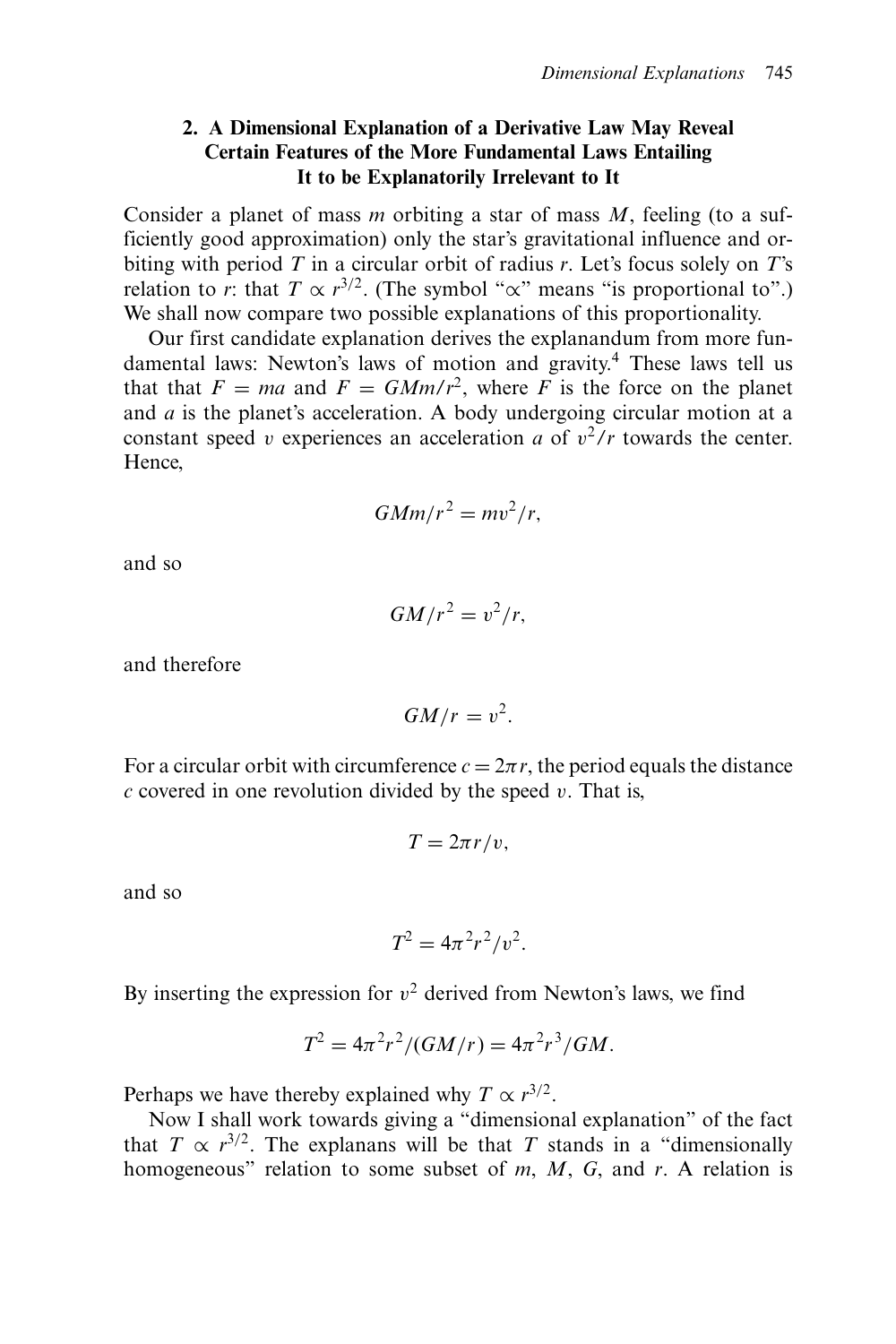"dimensionally homogeneous" if and only if the relation holds in any system of units for the various fundamental dimensions of the quantities so related.5 Of course, *r*'s numerical value in meters will differ from its numerical value in feet. But the same *relation* can hold among the quantities' numerical values no matter what units are used to measure those quantities, even if the numerical values so related differ in different units. I'll say a bit more about dimensional homogeneity (and the explanans in a dimensional explanation) in sections 6 and 7.

The concept of dimensional homogeneity presupposes the concept of two units (e.g., grams and slugs) counting as different ways of specifying the same quantity (e.g., an object's mass). Two units so qualify only if necessarily whenever  $x$  is the numerical value in one unit and  $y$  is the corresponding numerical value in the other unit,  $y = cx$  for some constant  $c > 0$ —the "conversion factor" between the units (Bridgman 1931: 18–21). This condition is motivated by the idea that two units are not means of specifying the same quantity if, by changing between the units, the ratio between two measurements is not preserved.<sup>6</sup> For example, since grams and slugs are units for expressing the same quantity (mass), my measure in grams is twice my son's measure in grams if and only if my measure in slugs is twice my son's measure in slugs.<sup>7</sup>

Suppose  $v = f(s, t, u, \ldots)$  is continuous and dimensionally homogeneous, where  $s, t, u, v, \ldots$  are the (positive-valued) quantities expressed in one system of units. Suppose we now use a new system of units for these quantities, involving positive-valued conversion factors *c*, *d*, *e*, ... , respectively; *s* when converted into the new units becomes *cs*, *t* becomes *dt*, *u* becomes *eu*, and so forth. Then since the equation is dimensionally homogeneous, f(*cs*, *dt*,  $eu$ , ...) must equal whatever v becomes when converted into the new system of units, which must be v multiplied by some function  $\phi$  of c, d, e, ... (which gives the conversion factor for the quantity expressed by v). That is,  $f(c, d, d)$ ,  $eu$ , ...) =  $\phi$ (*c*, *d*, *e* ...)  $f(s, t, u, \ldots)$ . It can be shown (see, e.g., Bridgman 1931: 21–2, Birkhoff 1950: 87–8, Luce 1959: 87, Ellis 1966: 204) that this condition holds for any new system of units if and only if f(*s*, *t*, *u*, ...) is proportional to  $s^{\alpha}$   $t^{\beta}$   $u^{\gamma}$ ..., where the constant of proportionality and the exponents are dimensionless constants—as long as there is no dimensionless combination of *s*, *t*, *u*, ... . (If there is, then  $f(s, t, u, ...)$  is proportional to  $s^{\alpha} t^{\beta} u^{\gamma}$  ... times some function of the dimensionless combination(s). Dimensional analysis alone is insufficient to identify the function.)

Let us return to the dimensional explanation of the fact that  $T \propto r^{3/2}$ . The explanans was that *T* stands in some "dimensionally homogeneous" relation to (some subset of ) *m*, *M*, *G*, and *r*. As we have just seen, this entails that *T* is proportional to  $m^{\alpha} M^{\beta} G^{\gamma} r^{\delta}$  (times some function of  $M/m$ ). If distance (L), mass (M), and time (T) are taken as the fundamental dimensions, then our table is as follows: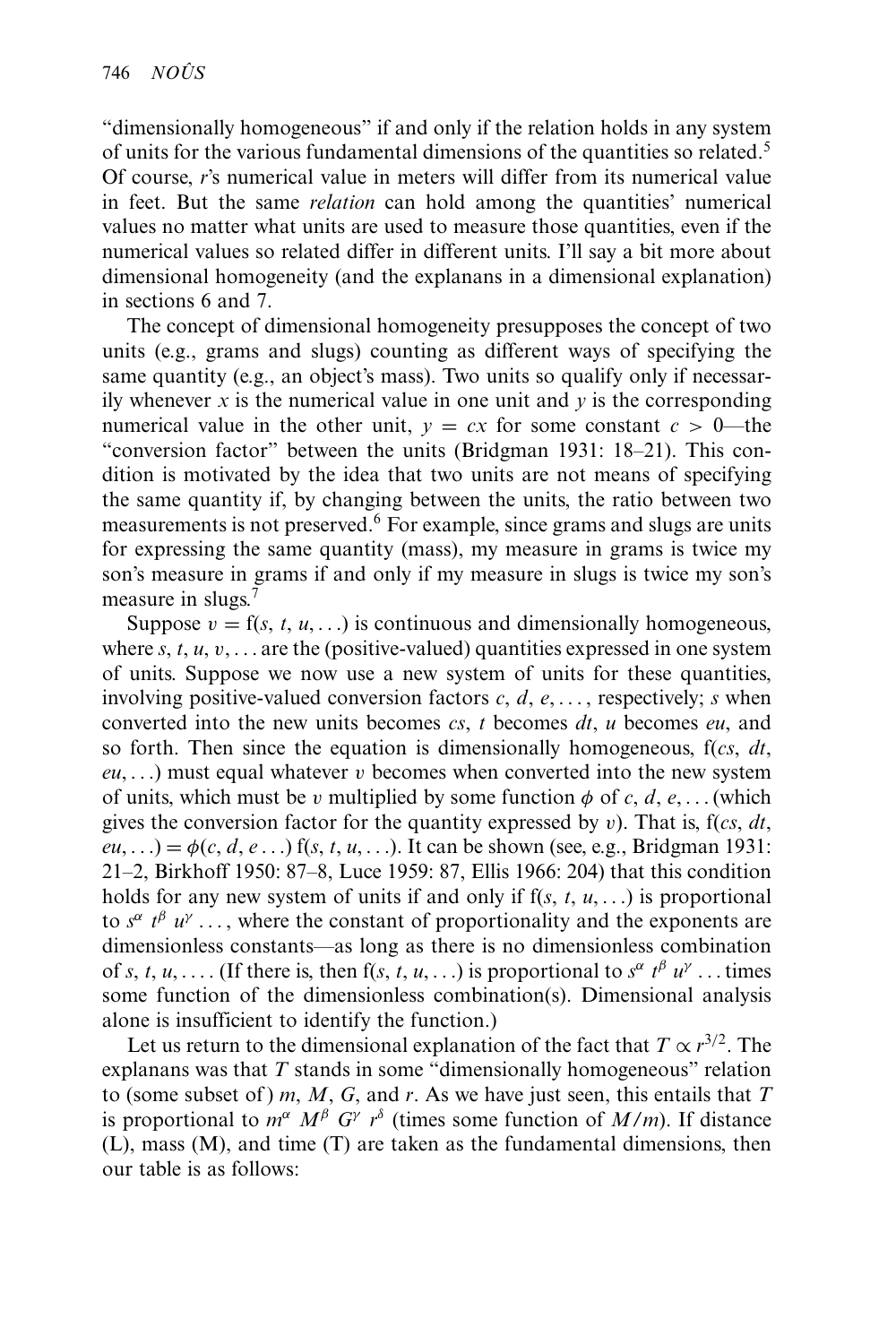|  |  | $T$ m $M$ $G$ r                                     |  |
|--|--|-----------------------------------------------------|--|
|  |  | $\begin{matrix} L & 0 & 0 & 0 & 3 & 1 \end{matrix}$ |  |
|  |  | $M$ 0 1 1 -1 0                                      |  |
|  |  | $T \t1 \t0 \t0 \t-2 \t0$                            |  |

The table gives us three simultaneous equations (one from each line) with four unknowns:

```
From L: 0 = 3\gamma + \deltaFrom M: 0 = \alpha + \beta - \gammaFrom T: 1 = -2\gamma
```
From the L and T equations, it follows that  $\gamma = -\frac{1}{2}$  and  $\delta = 3/2$ . So *T* is proportional to  $r^{3/2}$ , which is what we were trying to explain.

How does this "explanation" relate to the derivation (given earlier) of the *T*  $\propto r^{3/2}$  law from more fundamental laws? One possibility is that the dimensional argument is not explanatory: although  $\overline{T} \propto r^{3/2}$  is *entailed* by the fact that *T* stands in a dimensionally homogeneous relation to (some subset of ) *m*, *M*, *G*, and *r*, both of these facts are explained by  $F = ma$  and  $F = GMm/r^2$ . The supposed explanans and explanandum of a "dimensional" explanation" have a common origin; one is not responsible for the other.

But dimensional arguments appear explanatory. Why might one insist that nevertheless, they are not? Perhaps because a dimensional argument cannot yield more than various proportionalities—for instance, that  $T \propto r^{3/2}$  and  $T \propto G^{-1/2}$ , whereas more fundamental laws entail the complete equation  $(T = 2\pi \sqrt{(r^3/GM)})$ , including the values of dimensionless constants of proportionality (such as the  $2\pi$  in this case) and that *T* is independent of the planet's mass (*m*).8 This difference might seem to suggest that whereas the derivation from more fundamental laws is explanatory, the dimensional argument is not. However, I see no reason why the dimensional argument would have to explain the entire equation above in order to explain why  $T \propto r^{3/2}$  and  $T \propto G^{-1/2}$ .

I shall suggest that the dimensional argument *is* explanatory. Indeed, it reveals that as far as explaining  $T \propto r^{3/2}$  is concerned, certain features of the more fundamental laws are idle. For example,  $T \propto r^{3/2}$  depends neither on *G*'s specific value nor on those features of  $F = ma$  and  $F = GMm/r^2$  captured by the M equation. Rather,  $T \propto r^{3/2}$  arises from *G*'s being the only source of T dimensions from among *m*, *M*, *G*, and *r*, and *r*'s being the only remaining source of L dimensions to compensate for the L dimensions from *G*. The M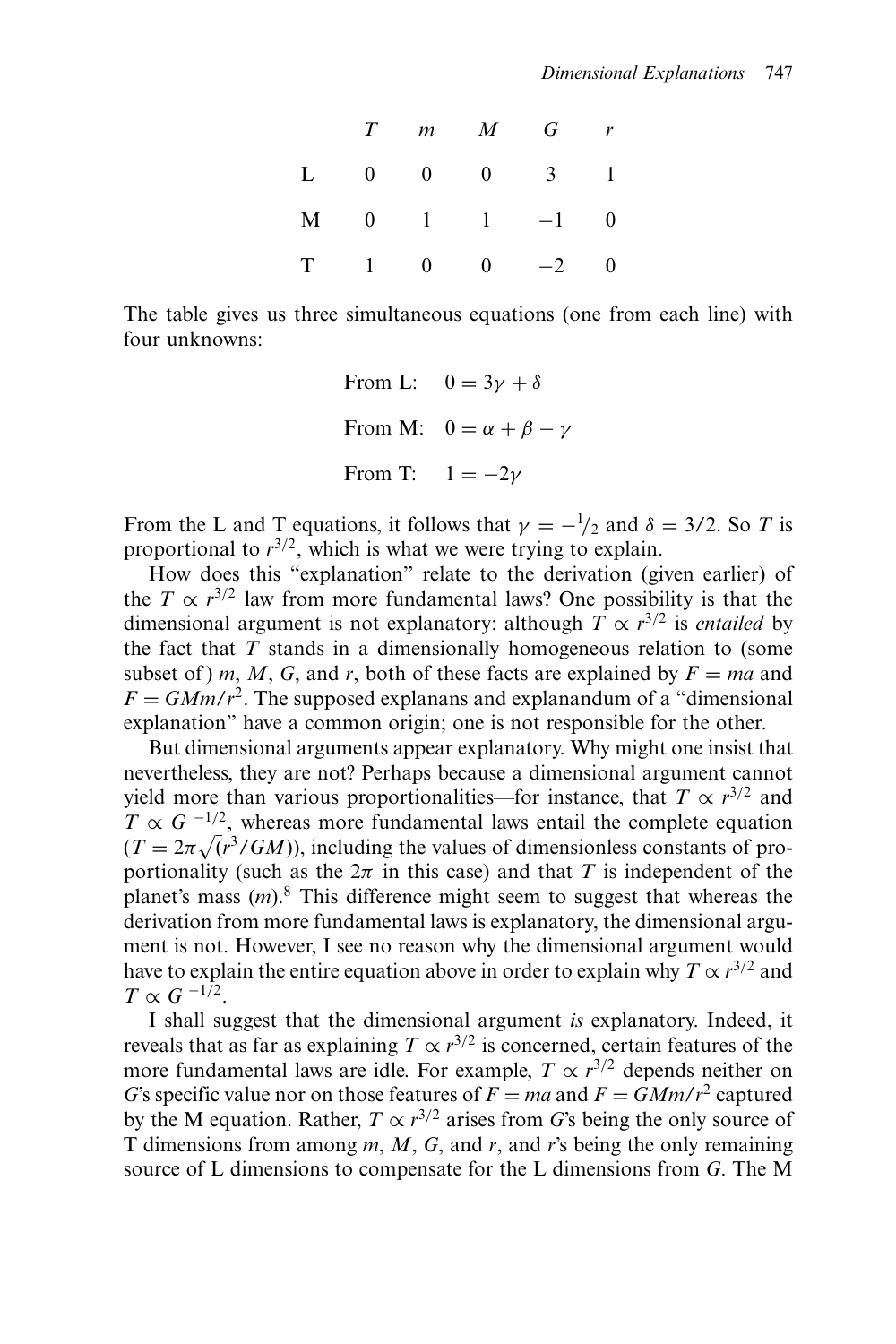equation does not figure in the argument. The explanans is then merely that *T* stands in a relation to (some subset of ) *m*, *M*, *G*, and *r*—a relation that is dimensionally homogeneous in terms of L and T. This explanans captures the only feature of the fundamental laws that is explanatorily relevant to  $T \propto r^{3/2}$ .

On this view,  $T \propto r^{3/2}$ 's derivation from  $F = ma$  and  $F = GMm/r^2$  contains elements that are otiose as far as explaining  $T \propto r^{3/2}$  is concerned. The derivation is therefore like the famous counterexample from Kyburg (1965) to Hempel and Oppenheim's D-N model: we cannot explain why a given sample dissolved by saying that it was table salt, hexed (i.e., a person wearing a funny hat waved a wand and mumbled something over it), and placed in water, and that as a matter of natural necessity, all hexed samples of table salt dissolve when placed in water.<sup>9</sup> To illustrate the independence of  $T \propto r^{3/2}$  from the features of  $F = ma$  and  $F = GMm/r^2$  expressed by the M equation, let us suppose that (contrary to natural law) the gravitational force had been proportional to  $M^2m^2$  rather than to Mm. Then although G's M dimension would have been different, its L and T dimensions would not. Thus, the L and T lines in the table would have been no different, and so  $T \propto r^{3/2}$  would still have held.

The derivation from  $F = ma$  and  $F = GMm/r^2$  cannot reflect this independence, since there is no point in the course of that derivation after which the M dimensions of various quantities remain isolated from all of their other dimensions. The derivation we saw earlier begins with the actual, more fundamental laws, not some generalizations thereof, and it simply churns on, deducing consequences of those laws until it generates the explanandum. In contrast, the dimensional explanation begins by effectively teasing apart various features of those more fundamental laws, and then it keeps these strands apart, allowing the significance of each of them to be traced separately. Thus it can depict certain of these features as explanatorily relevant and others as making no contribution to the explanation.<sup>10</sup>

On this view, the dimensional argument explains why  $T \propto r^{3/2}$  and the derivation from  $F = ma$  and  $F = GMm/r^2$  does not; it includes some facts that are explanatorily irrelevant to  $T \propto r^{3/2}$ . Another way to put this point involves turning to the explanans in the dimensional explanation and asking why *it* holds. Suppose the reason that *T* stands in a relation to (some subset of ) *m*, *M*, *G*, and *r* that is dimensionally homogeneous in terms of L and T is because of laws such as  $F = ma$  and  $F = GMm/r^2$  in all of their detail. In that case, all of those details would be explanatorily relevant to  $T \propto r^{3/2}$ . But as we have just seen, certain features of the fundamental laws are not reflected in the dimensional explanans and so do not help to explain why  $T \propto r^{3/2}$ . The dimensional explanans is not *explained by* the fundamental laws. Neither is explanatorily prior to the other. Rather, the dimensional explanans expresses exactly the fact about the fundamental laws that is responsible for  $T \propto r^{3/2}$ .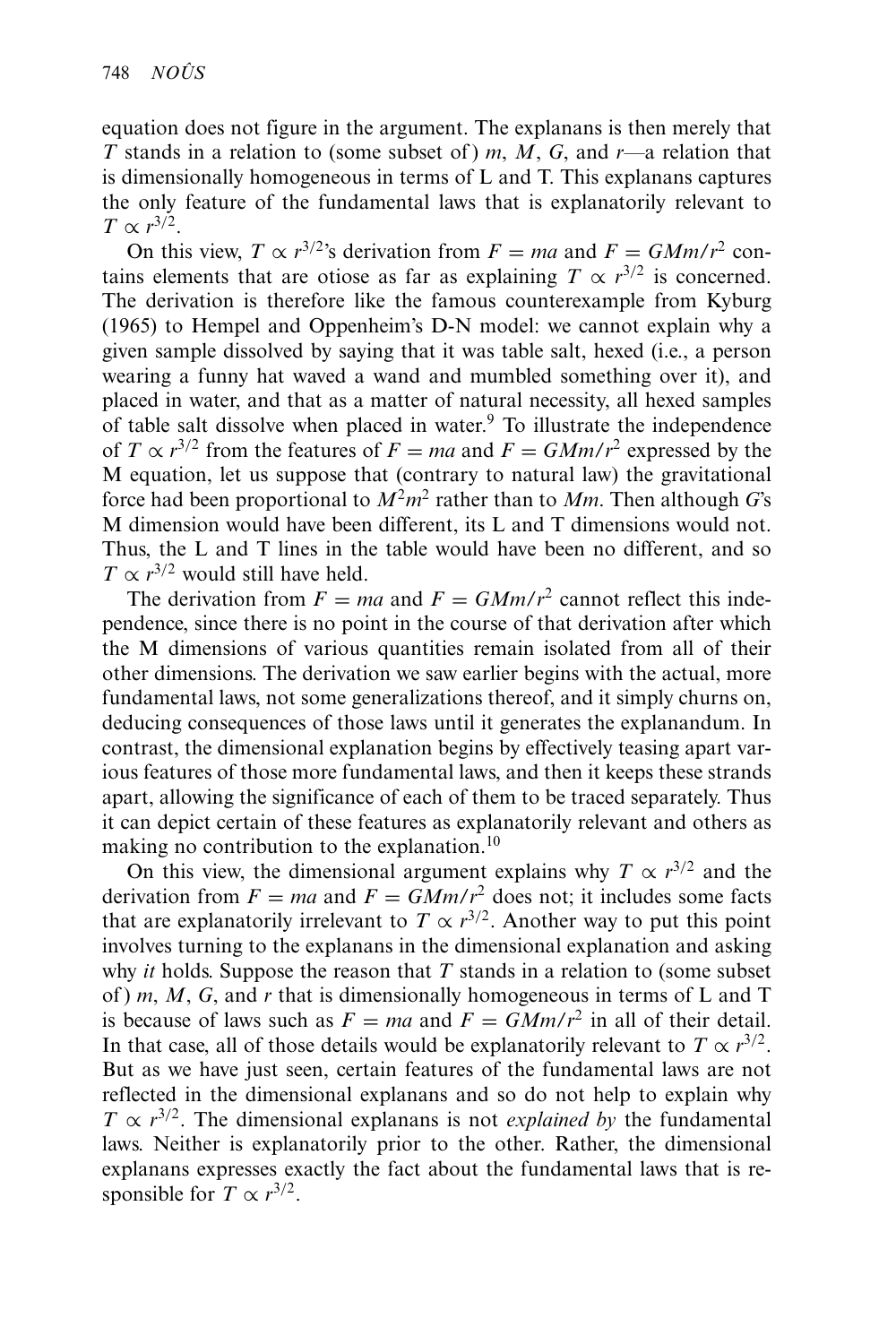In subsequent sections, I shall offer additional reasons to regard a dimensional argument as explaining why some derivative law holds and as supplying understanding that cannot be supplied even in principle by that derivative law's deduction from more fundamental laws.

## **3. Different Features of a Derivative Law May Receive Different Dimensional Explanations**

I have just argued that a dimensional explanation may reveal certain aspects of the more fundamental laws entailing a given derivative law to be explanatorily irrelevant to that law. That is because a dimensional explanation disregards certain aspects of the more fundamental laws (by considering only their dimensional architecture) and treats certain other aspects separately from one another (by tracing individually each of several dimensions). The way in which dimensional explanations tease apart the various dimensions has another consequence: Different aspects of the same derivative law may receive different dimensional explanations. This is another respect in which a law's dimensional explanation may differ from the law's deduction from more fundamental laws. Just as a dimensional explanation may distinguish the contributions (if any) made by different aspects of the more fundamental laws, so also it may give separate explanations to different aspects of the law being explained.

Here is an example. Consider a body with mass *m* lying on a smooth table and subject to the force of a spring (figure 2).

Suppose we grasp the body and pull, stretching the spring to a distance  $x_m$  beyond its equilibrium length, and then let go. The body then moves back and forth. Here are two why-questions concerning this case:

- (1) Why is the body's period of oscillation *T* proportional to  $\sqrt{m/k}$ , where each spring has a characteristic constant *k*?
- (2) Why is *T* not a function of  $x_m$ ?

These two questions receive the same answer in terms of a deduction from more fundamental laws: Newton's second law of motion  $(F = ma)$  and Hooke's law (that the force *F* exerted by the spring on the body is towards



**Figure 2**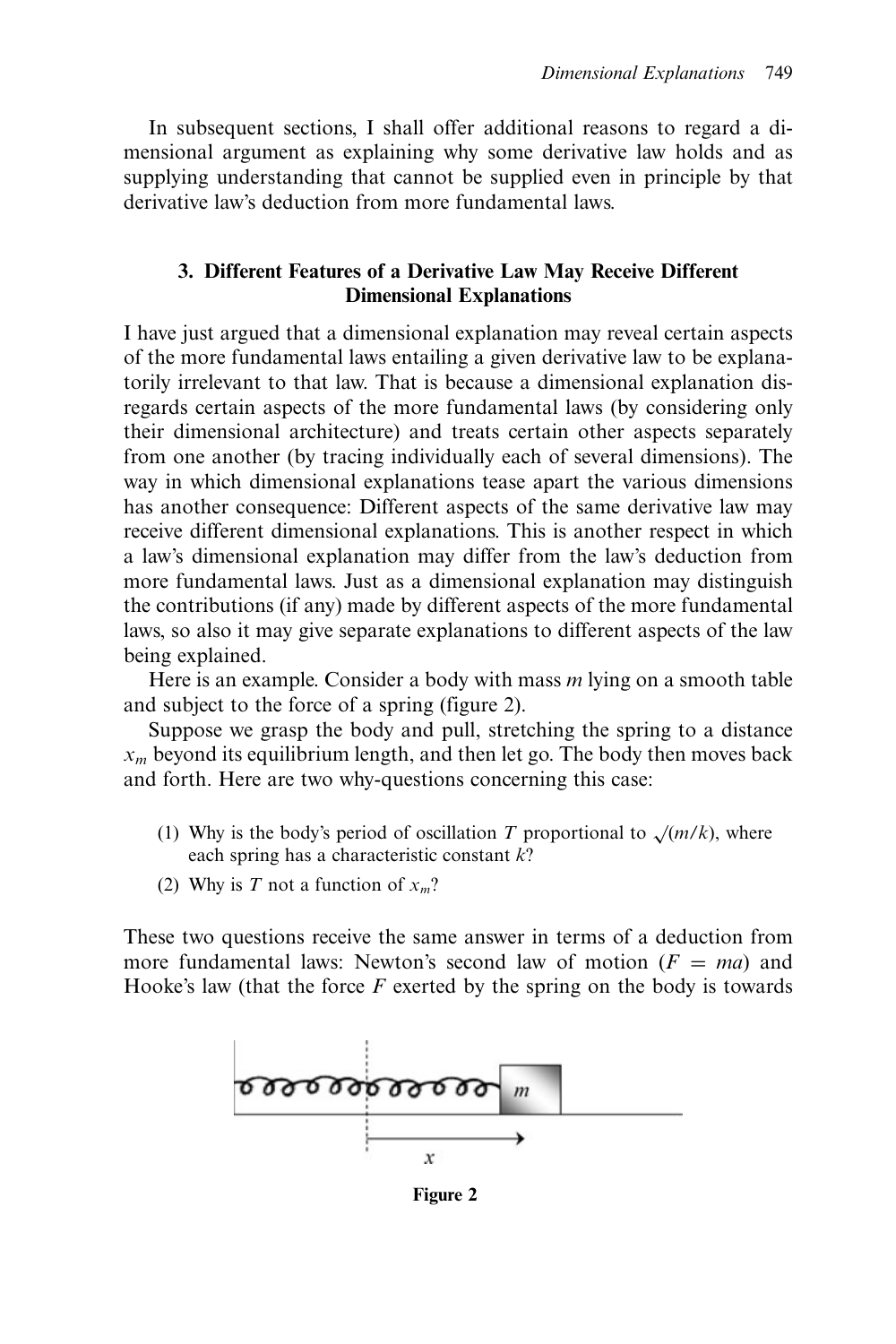the spring's equilibrium position and, to a sufficiently good approximation, is proportional to the body's displacement *x* from that position). The answer to the two why-questions is that from these laws, we can deduce  $x(t)$ , the body's displacement as a function of time, which turns out to be an oscillation with a period  $T = 2\pi \sqrt{(m/k)}$ , so *T* is not a function of  $x_m$  and is proportional to  $\sqrt{(m/k)}$ . The derivation is as follows:

$$
ma - F = 0
$$

Let *k* be the constant of proportionality in Hooke's law,

$$
F=-kx.
$$

So

 $ma + kx = 0$ ,

and so

$$
a + (k/m)x = 0.
$$

This differential equation (*a* is *x*'s second-derivative with respect to time) is solved by

$$
x(t) = x_m \cos(\sqrt{k/m}) t + \phi),
$$

which has a period of

2π √(*m*/*k*).

Thus, as far as this deduction can reveal, the reason why *T* is not a function of  $x_m$  and is proportional to  $\sqrt{m/k}$  is that—well, it just works out that way, considering Newton's second law and Hooke's law.

Let's compare this deduction to a dimensional explanation. The explanans is that (to a sufficiently good approximation)  $x_m$ ,  $k$ , and  $m$  suffice to completely physically characterize the situation; they suffice (and may even be more than enough) to form a quantity standing in a dimensionally homogeneous relation to *T*. So here is our table:

|   | $T_{-}$      | $x_m$          | $\mathcal{K}^-$ | $\boldsymbol{m}$ |
|---|--------------|----------------|-----------------|------------------|
| L | $\bf{0}$     | $\mathbf{1}$   | $\bf{0}$        | $\boldsymbol{0}$ |
| M | $\mathbf{0}$ | $\overline{0}$ | $\mathbf{1}$    | $\mathbf{1}$     |
| T | 1            | $\theta$       | $-2$            | $\mathbf{0}$     |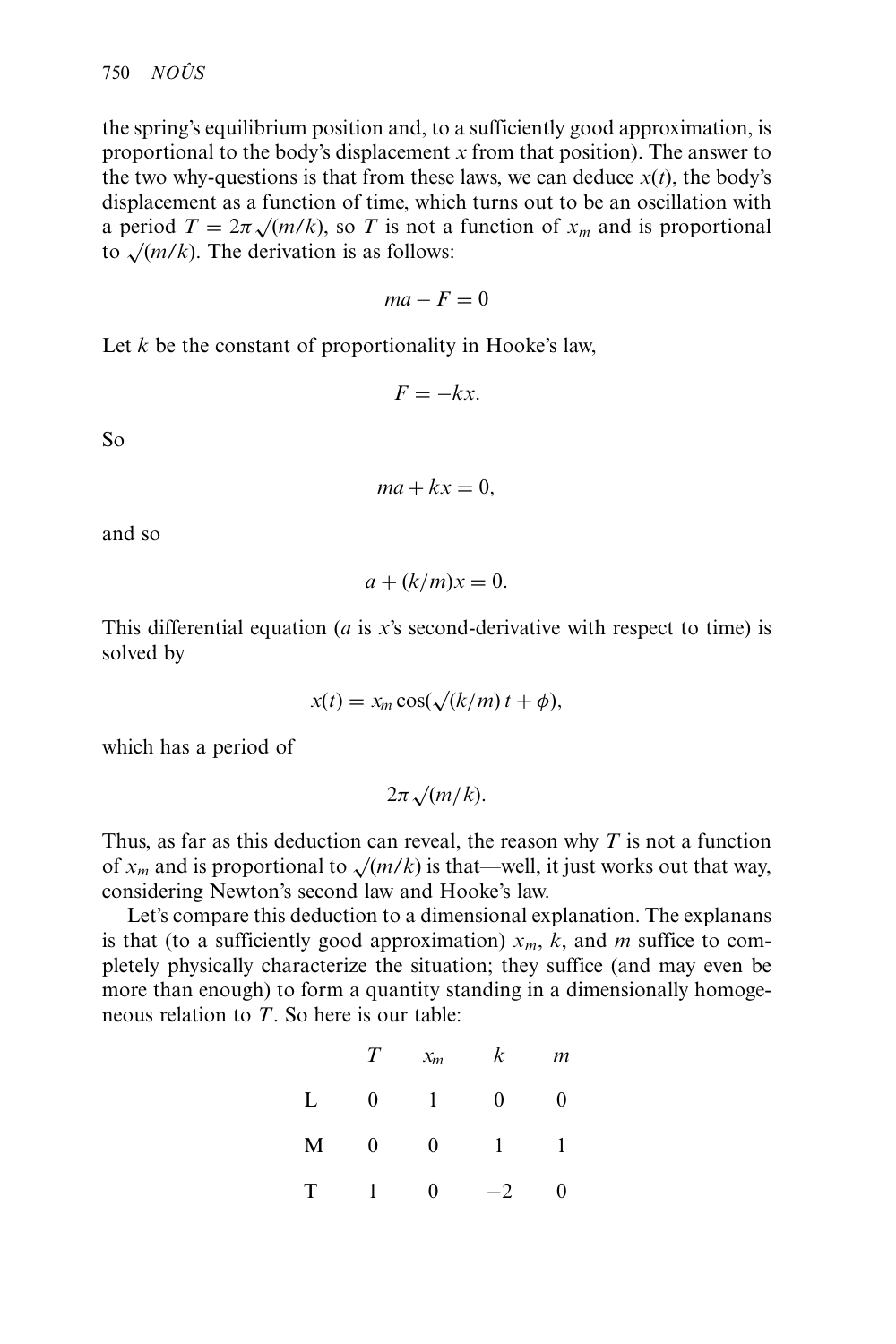If *T* is proportional to  $x_m^{\alpha} k^{\beta} m^{\gamma}$ , then it follows from the table's first line that  $\alpha = 0$ . In other words, the reason why *T* is not a function of  $x_m$  is that  $x_m$  is the only quantity characterizing the system that involves an L dimension, so there is nothing available to compensate for its L dimension in order to leave us with *T* (which has no L dimension).

This dimensional explanation of *T*'s independence from  $x_m$  is distinct from the dimensional explanation of *T*'s varying with  $\sqrt{(m/k)}$ . The latter explanation is given by the M and T equations:

> From M:  $0 = \beta + \gamma$ From T:  $1 = -2\beta$

Solving, we find that  $\beta = -\frac{1}{2}$  and  $\gamma = \frac{1}{2}$ , and so that *T* is proportional to  $k^{-1/2}$  *m*<sup>1</sup>/<sub>2</sub>, i.e.,  $\sqrt{(m/k)}$ .

Different aspects of the derivative law thus receive different dimensional explanations, since those explanations pull the various dimensions apart. But those different aspects of the derivative law all arise together at the conclusion of the law's derivation from more fundamental laws.<sup>11</sup> The first dimensional explanation identifies the specific feature of the fundamental laws that is responsible for  $T$ 's independence from  $x_m$ , and the second dimensional explanation distinguishes this feature from the one that is responsible for *T*'s varying with  $\sqrt{(m/k)}$ . By contrast, these features are not distinguished in the derivation of  $x(t) = x_m \cos (\sqrt{k/m}) t + \phi$ ).

# **4. Dimensional Explanations Can Unify what Derivations from More Fundamental Laws Cannot**

In section 2, I argued that a dimensional explanation may reveal certain aspects of the more fundamental laws from which a given derivative law follows to be explanatorily irrelevant to that law. Hence, there should be pairs of laws that are entailed differently by more fundamental laws, but where those differences are confined to aspects of the more fundamental laws that turn out to be explanatorily irrelevant according to the dimensional explanations of the two derivative laws. In that event, the two derivative laws receive the same dimensional explanation. In other words, we should expect dimensional explanations to unify derivative laws that are derived separately from more fundamental laws.

For example, consider a wave of pressure propagating in a fluid (or elastic solid) surrounded by rigid walls (such as water in a rigid pipe). A compression moves through the fluid, so that at a given moment, there are alternating regions of compression and rarefaction. Over time, a small region of the fluid alternately undergoes compression and rarefaction, as the elements of the fluid in that region are pushed together or spread apart. Each element of the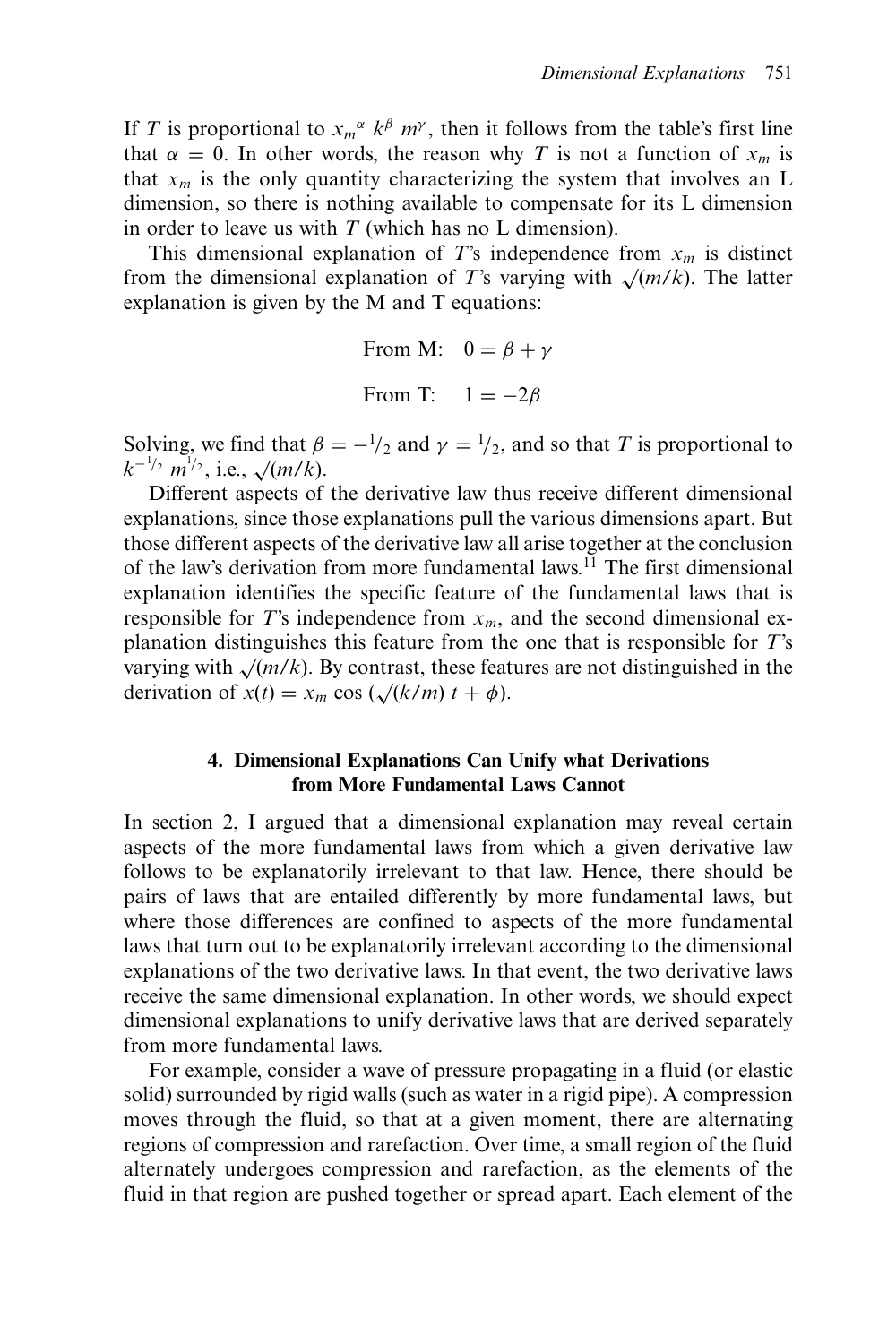fluid oscillates back and forth along the same line as the wave propagates. That is, a pressure wave (such as a sound wave) is "longitudinal". Let us compare this wave to the wave propagating down a stretched string, such as a guitar string held taut by tuning pegs and plucked at one end. That wave is "transverse" in that the elements of the string oscillate back and forth in a direction perpendicular to the direction of the wave's propagation. (Assume that the amplitude of the wave is small compared to the length of the string.) Despite the differences between these two cases, the wave's speed  $v$  in the two cases is given by remarkably similar equations:

| longitudinal:                              | transverse:                                 |
|--------------------------------------------|---------------------------------------------|
| $v = \sqrt{B/\rho}$                        | $v = \sqrt{F/\mu}$                          |
| where $\rho$ is the medium's density,      | where $\mu$ is the string's linear density, |
| <i>B</i> is its bulk modulus <sup>12</sup> | $F$ is its tension                          |

The analogy between  $\rho$  and  $\mu$  is evident; the only difference between them reflects the fact that the medium in the longitudinal case occupies a volume, whereas the medium in the transverse case is a string (one-dimensional). The analogy between *B* and *F* may be less evident. A medium's bulk modulus *B* reflects how much additional pressure must be exerted on the medium to reduce its volume by a certain fraction; if, by changing the pressure it feels by  $dP$ , one changes its volume by  $dV$  in total, or by  $(dV/V)$  per each unit of its volume *V*, then its bulk modulus is given by

 $B = -dP/(dV/V)$ .

(The minus sign makes *B* a positive quantity, since if  $dP > 0$ , then  $dV < 0$ , considering that increased pressure brings decreased volume.) If the fluid's bulk modulus is larger, then greater additional pressure is needed to compress the fluid by a certain fraction. In this respect, the bulk modulus is like the string's tension; if the string is tighter, then greater force is needed to pluck it—that is, to make it bend (which requires lengthening it). In short,  $\sqrt{(B/\rho)}$ and  $\sqrt{F/\mu}$  are alike in that each takes the form  $\sqrt{$ (medium's elasticity/ density).

Why is there such a similarity between these physically dissimilar kinds of waves? A derivation of the transverse wave's  $v$  from more fundamental laws explains why that quantity equals  $\sqrt{(F/\mu)}$ . An unrelated derivation of the longitudinal wave's  $v$  from more fundamental laws explains why that quantity equals  $\sqrt{(B/\rho)}$ . Do these separate explanations for each wave's v explain the similarity in the two  $v$  equations—that is, do they together explain why the two waves' velocities are each proportional to  $\sqrt{\frac{1}{2}}$  (medium's elasticity/ density)? Only if this similarity in the waves'  $v$  is in fact coincidental. But it turns out not to be coincidental. Rather, as the dimensional explanation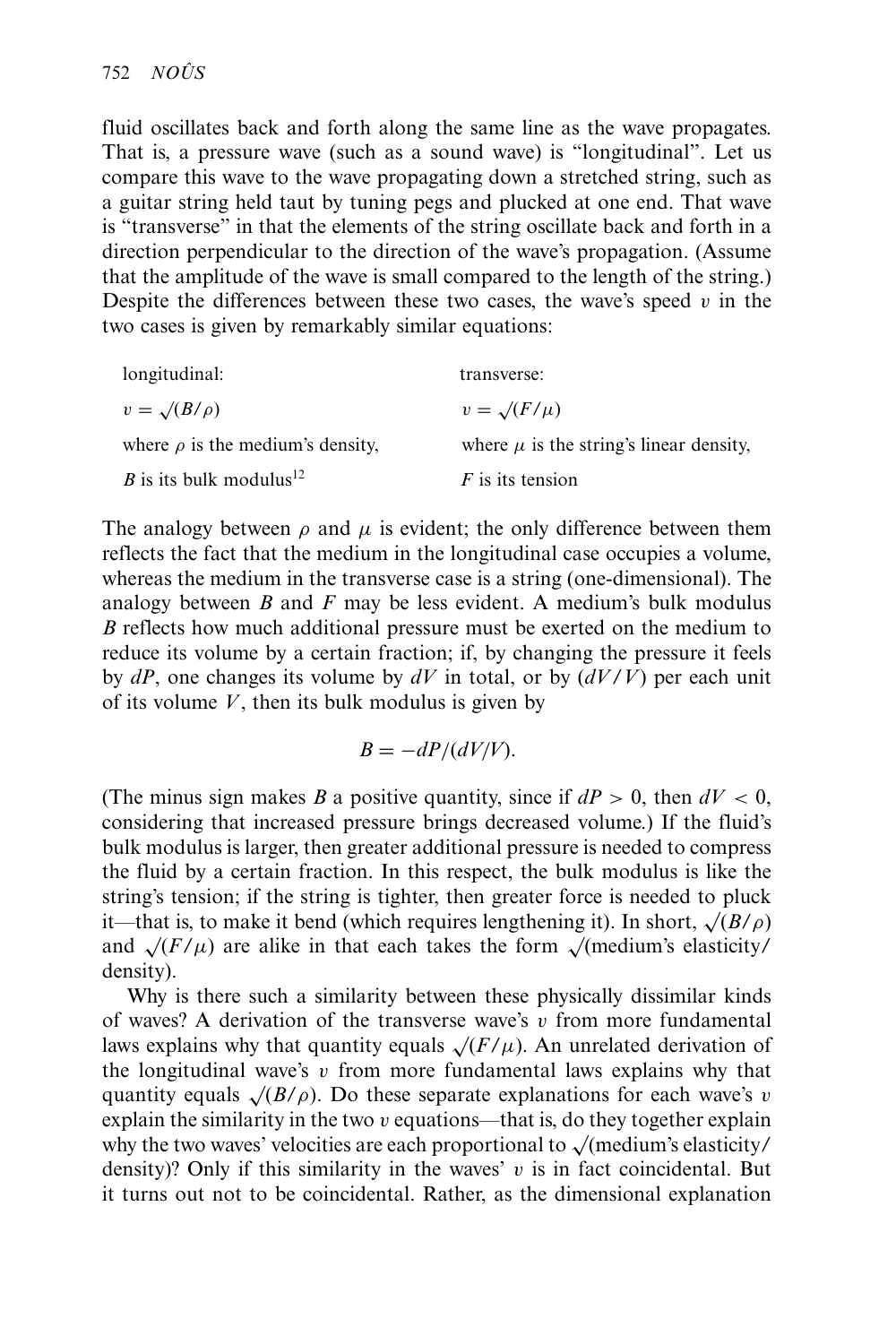

**Figure 3**

reveals, their similarity actually arises from a feature common to the two kinds of waves.

We can see this by starting with the longitudinal wave (figure 3). Take a fluid element thin enough in the direction of the wave's propagation that it has uniform density and internal pressure (though its density and pressure change as it becomes part of a compression or rarefaction). Let  $\rho$  be the fluid's density when not disturbed by a wave passing through, and let the element's original width be *dz*. Each fluid element has an initial location *z* along the length of the pipe, and an element's displacement  $s(z,t)$  at time  $t$ from its original location *z* varies periodically in *z* and in *t*. That is the wave. The pipe has cross-sectional area *A*. The fluid element's front and back walls will be shifted from their equilibrium positions as a wave passes through it. The change in the element's length will be the change in its front wall's position minus the change in the rear wall's position:  $s(z + dz) - s(z)$ . The change *dV* in its volume will therefore be *A* [ $s(z + dz) - s(z)$ ], and since *B* = −*dP*/(*dV*/*V*), we have

$$
dP = -B dV / V = -B A[s(z + dz) - s(z)] / A dz = -B \partial s / \partial z,
$$

and so

$$
\frac{\partial P}{\partial z} = -B \frac{\partial^2 s}{\partial z^2}.
$$

The force pressing inward on the element's front wall is  $\overline{A} P(z + dz)$  in the −*z* direction, and the force pressing inward on the element's rear wall is *A P*(*z*) in the +*z* direction, so the net force *F* on the element is *A* [*P*(*z*) –  $P(z + dz)$ , and so  $dF/dz = -A \frac{\partial P}{\partial z}$ . Hence,

$$
dF/dz = AB \,\partial^2 s/\partial z^2.
$$

By Newton's second law, the force *dF* on an element is given by its acceleration  $\partial^2 s / \partial t^2$  times its mass  $dm = \rho A \, dz$ , and so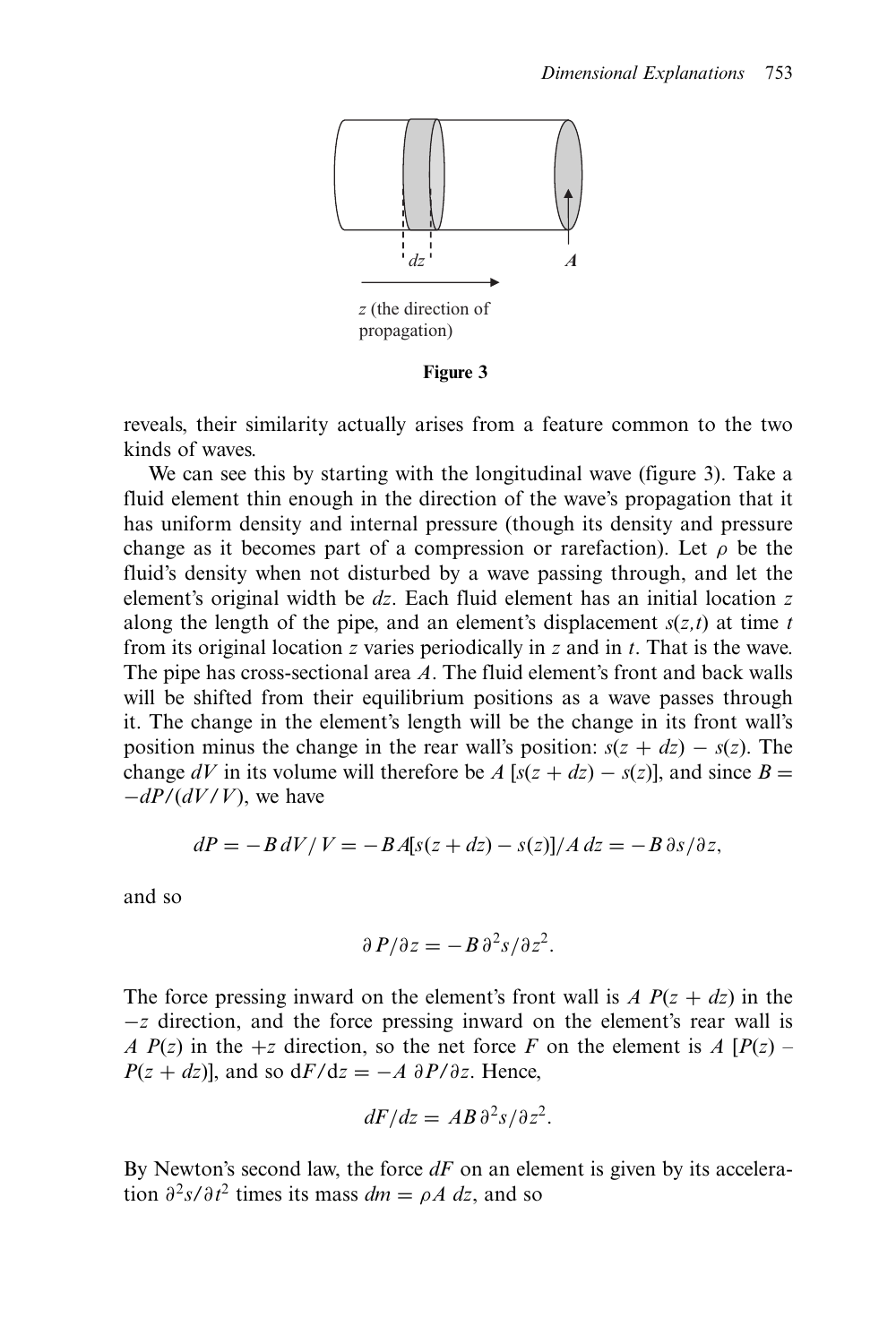

**Figure 4**

$$
dF/dz = \rho A \partial^2 s / \partial t^2.
$$

Equating our two expressions for *dF*/*dz*, we find

$$
\rho A \partial^2 s / \partial t^2 = AB \partial^2 s / \partial z^2,
$$

and so

$$
\partial^2 s / \partial t^2 = (B/\rho) \partial^2 s / \partial z^2.
$$

This is a form of the wave equation, relating the way  $s(z,t)$  changes over time at a given place to the way  $s(z,t)$  changes over place at a given time. It is solved by a wave propagating in the +*z* direction at speed  $v = \sqrt{(B/\rho)}$ . So that is why a longitudinal wave's speed equals  $\sqrt{(B/\rho)}$ .

To explain the transverse wave's speed, take a small segment AB of the plucked string that makes an angle  $\theta$  (figure 4). Approximate AB as the arc of a circle of radius *R*, so that AB's length is  $R\theta$  and mass is  $\mu R\theta$ . Since angles  $\alpha$ ,  $\beta$ , and  $\gamma$  are congruent, and  $\alpha$  is half of  $\theta$ , the vertical component of the tension *F* at each end of the arc is  $F\sin(\theta/2)$ , so the two ends's contributions sum to 2  $F\sin(\theta/2)$ , which can be approximated as  $2F(\theta/2) = F\theta$  since  $\theta$  is small. From the wave's viewpoint, the string is moving at speed  $v$ , and since the centripetal force for segment AB moving in a circle of radius *R* at speed v is  $mv^2/R = \mu R\theta v^2/R = \mu \theta v^2$ , we have

$$
F\theta = \mu\theta v^2,
$$

and so

$$
v=\sqrt{(F/\mu)}.
$$

Thus we have explained why a transverse wave's v equals  $\sqrt{(F/\mu)}$ .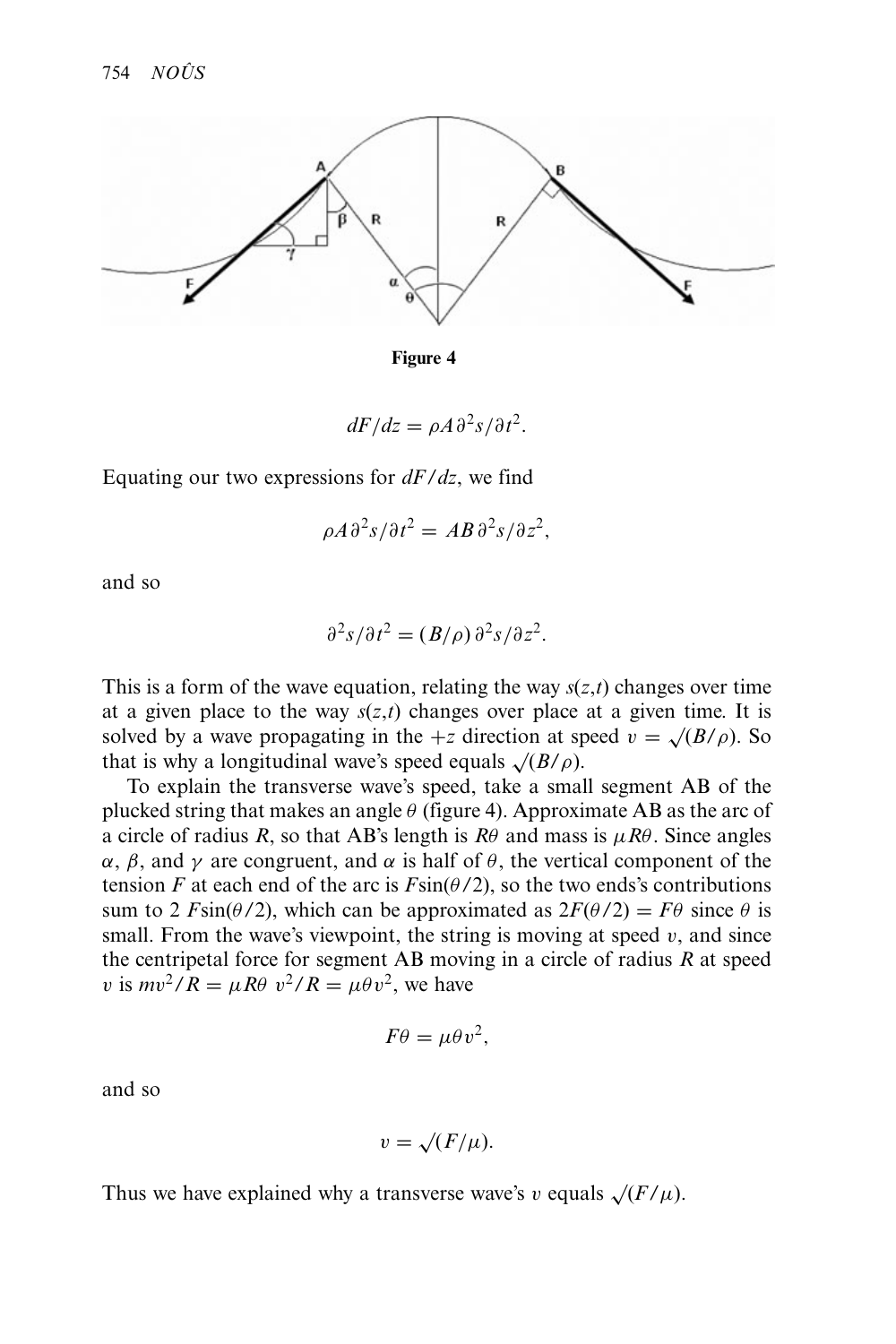Each wave's v is proportional to its  $\sqrt{\frac{m}{m}}$  elasticity/density). If this similarity in the two  $v$  equations were explained by the conjunction of these two derivations, then that similarity would amount to a coincidence. However, it is not, since a dimensional explanation reveals that the similarity arises from a common feature of the two waves. In so doing, the dimensional explanation unifies v's proportionality to  $\sqrt{(B/\rho)}$  for the longitudinal wave with v's proportionality to  $\sqrt{(F/\mu)}$  for the transverse wave. Take the explanans in the dimensional explanation to be that (to a sufficiently good approximation) for each wave, density, elasticity, and wavelength suffice (and may even be more than enough) to form a quantity standing in a dimensionally homogeneous relation to v. In other words,  $B$ ,  $\rho$ , and the wavelength  $\lambda$ completely physically characterize the longitudinal-wave system, and  $F$ ,  $\mu$ , and  $\lambda$  completely physically characterize the transverse-wave system. Hence, *v* is proportional to  $\rho^{\alpha}$   $B^{\beta}$   $\lambda^{\gamma}$  or to  $\mu^{\alpha}$   $F^{\beta}$   $\lambda^{\gamma}$ . Then the tables are as follows:

|                                                                                                                                                                                 | $v$ $\rho$ $B$ $\lambda$ |  |  | $v$ $\mu$ $F$ $\lambda$ |  |
|---------------------------------------------------------------------------------------------------------------------------------------------------------------------------------|--------------------------|--|--|-------------------------|--|
|                                                                                                                                                                                 |                          |  |  |                         |  |
| $\begin{array}{cccccccccccccccccc} \mathbf{M} & \mathbf{0} & \mathbf{1} & \mathbf{1} & \mathbf{0} & \mathbf{M} & \mathbf{0} & \mathbf{1} & \mathbf{1} & \mathbf{0} \end{array}$ |                          |  |  |                         |  |
| $\begin{array}{cccccccccccccc} T & & -1 & & 0 & & -2 & & 0 & & & T & & -1 & & 0 & & -2 & & 0 \end{array}$                                                                       |                          |  |  |                         |  |

The M and T lines are identical in the two tables, and they give us two equations in two variables ( $0 = \alpha + \beta$ ,  $-1 = -2\beta$ ), from which it follows that v is proportional to  $\sqrt{(B/\rho)}$  and  $\sqrt{(F/\mu)}$ , respectively. Although the L line in the table is different in the two cases, that difference makes no difference to  $\alpha$  and  $\beta$ .<sup>13</sup>

Thus, unlike the derivations from more fundamental laws, the dimensional explanation traces the similarity (that each wave's  $v$  is proportional to its  $\sqrt{\frac{m}{m}}$  (medium's elasticity/density)) to a feature common to the two systems. The explanandum is revealed to be independent of the physical differences between longitudinal and transverse waves.

Of course, in "unifying" the two cases, the dimensional explanation does not derive the two  $v$  equations from the very same facts. The dimensional explanation does not reveal a common explainer, since the expression for  $v$ in a given case is explained by the dimensional architecture of that particular case. The fact that there is a dimensionally homogeneous relation between  $v, B, \rho$ , and  $\lambda$  regarding longitudinal waves is plainly distinct from the fact that there is a dimensionally homogeneous relation between  $v, F, \mu$ , and  $\lambda$  regarding transverse waves. The unification forged by dimensional explanations is not like the unity created by a common cause.

Nor is it like the unity created by Newton's theory of gravity in revealing that the moon is just a falling body—or that the tides, lunar and planetary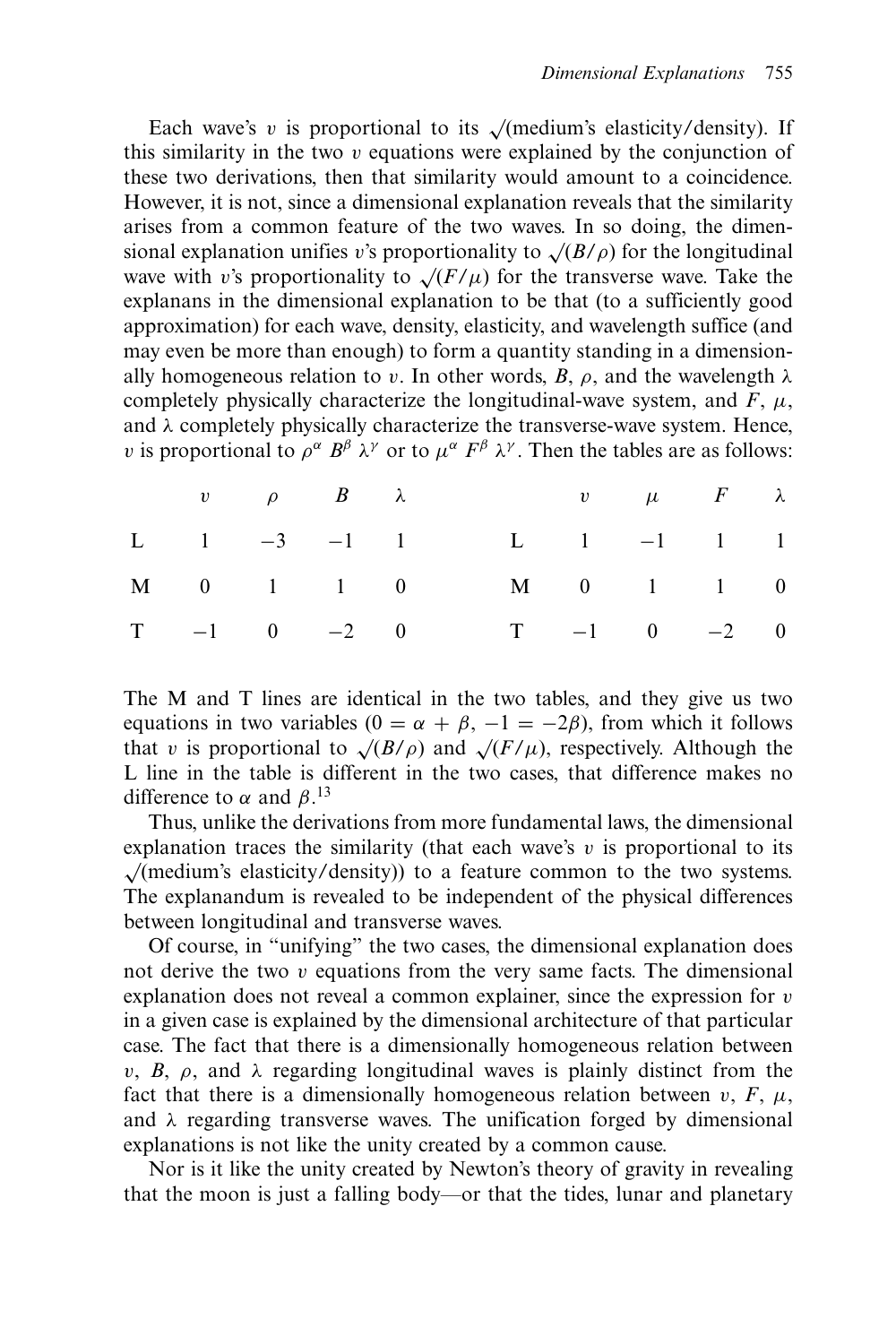motions, and falling bodies are all governed by the same equations. Longitudinal waves are not at bottom the same as transverse waves. Moreover, the unity forged by dimensional explanations is not like the unity created by Darwin's theory of natural selection (according to Kitcher 1993) in that it does not primarily involve showing various facts to be derivable through the same argument schemata or showing various questions to be answerable through the same problem-solving patterns. Although all dimensional explanations employ dimensional arguments, not all of the facts explained dimensionally are thereby unified with one another—unlike all of the facts about anatomy, physiology, biochemistry, biogeography, embryology, and so forth that are unified with one another in virtue of fitting into Darwinian selectionist histories. (Moreover, Darwin's theory unified various particular anatomical and biogeographical facts rather than various laws.)

Rather, the dimensional explanation unifies the derivative laws concerning  $v$  for longitudinal and transverse waves by identifying features common to both systems that account for the similarities between the two  $v$  laws. The dimensional explanation explains why the two  $v$  expressions are so similar: because of the dimensional architecture that the two systems share. To conjoin derivations of the two  $v$  laws from more fundamental laws may be to explain the two  $v$  laws, but the conjunction fails to explain why they are so similar since it inaccurately depicts their similarity as a coincidence.<sup>14</sup> Instead, their similarity arises from common features of the fundamental laws as they apply to the two systems—features captured by the explanans in the dimensional explanation.

A dimensional explanation, then, may identify the features shared by some physically disparate cases that are responsible for their similarity in various other respects. It may likewise identify the differences between physically disparate cases that are responsible for various other differences between them. For example, consider a simple pendulum (a small, heavy body of mass *m* suspended near Earth's surface by a cord of invariable length *l* and negligible mass and cross-section) in vacuo. The period *T* of its swing, when it has been released from a small angle, is (to a sufficiently good approximation) proportional to  $\sqrt{I/g}$ . Compare the simple pendulum to the system depicted in figure 5: a spring of negligible mass hangs vertically near Earth's surface (where every freely falling body experiences the same downward acceleration *g* from gravity), and we suddenly attach a body of mass *m* to the spring. The spring stretches, and then the body moves up and down for a little while, where this oscillation's period *T* is proportional to  $\sqrt{(m/k)}$ . We might contrast these two and ask: Why is the pendulum's *T* a function of *g* whereas *T* in figure 5's system is independent of *g*?

One way to try to answer this question is to derive the two *T*'s from more fundamental laws. But this putative explanation fails to trace this particular difference between the *T*'s to some other particular difference between the two cases. Regarding figure 5's system, we find  $ma + kx - mg = 0$ , and so the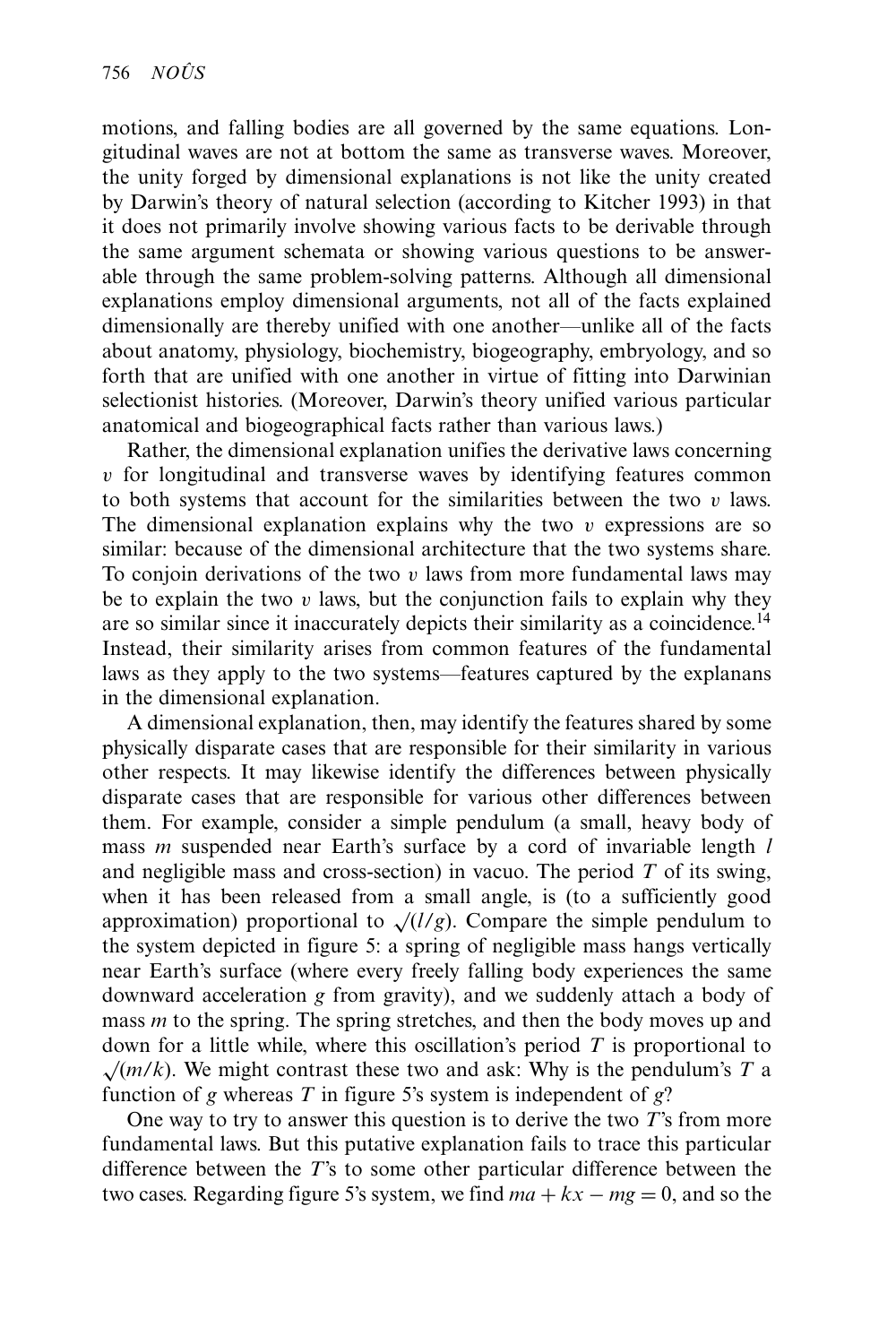

**Figure 5**

governing differential equation there is  $a + (k/m)x - g = 0$ , which is simple harmonic motion with period  $2\pi \sqrt{(m/k)}$ . Regarding the simple pendulum, we find  $ma + [mg/l] x = 0$ , and so the governing differential equation there is  $a + (g/l)x = 0$ , which is simple harmonic motion with period  $2\pi \sqrt{l/g}$ . According to this putative explanation, the pendulum's period depends on *g*, whereas the period of figure 5's system does not, simply because different forces are at work in the two cases. No more specific points of contrast are held responsible.

However, in dimensional terms, the two cases are more readily contrasted. On the left is our table for the pendulum<sup>15</sup> and on its right is our table for figure 5's system:

|  | $T \qquad g \qquad l \qquad m$                                                                             |  |  |  | $T \qquad g \qquad k \qquad m$          |  |
|--|------------------------------------------------------------------------------------------------------------|--|--|--|-----------------------------------------|--|
|  | $\begin{matrix} \phantom{-}L \phantom{0} & 0 \phantom{0} & 1 \phantom{0} & 1 \phantom{0} & 0 \end{matrix}$ |  |  |  | $L \qquad 0 \qquad 1 \qquad 0 \qquad 0$ |  |
|  |                                                                                                            |  |  |  | M 0 0 0 1 M 0 0 1 1                     |  |
|  | $T \t1 \t-2 \t0 \t0$                                                                                       |  |  |  | $T \t1 \t-2 \t-2 \t0$                   |  |

The differences are confined to the third column. However, that is enough to make a considerable difference. In figure 5's system, *T* cannot depend on *g* because *g* is the only characteristic of the situation with an L dimension, so nothing is available to compensate for *g*'s L dimension to leave us with pure T (for the period). In contrast, the pendulum has its characteristic *l* to compensate for *g*'s contribution to the L dimension. Here we have an answer to our why-question that separate derivations from more fundamental laws cannot supply.

Likewise, why does *T* depend on *m* in figure 5's system, but not for a pendulum? Because *m* is the only parameter characterizing the pendulum that has an M dimension, whereas in figure 5's system, *k* has an M dimension that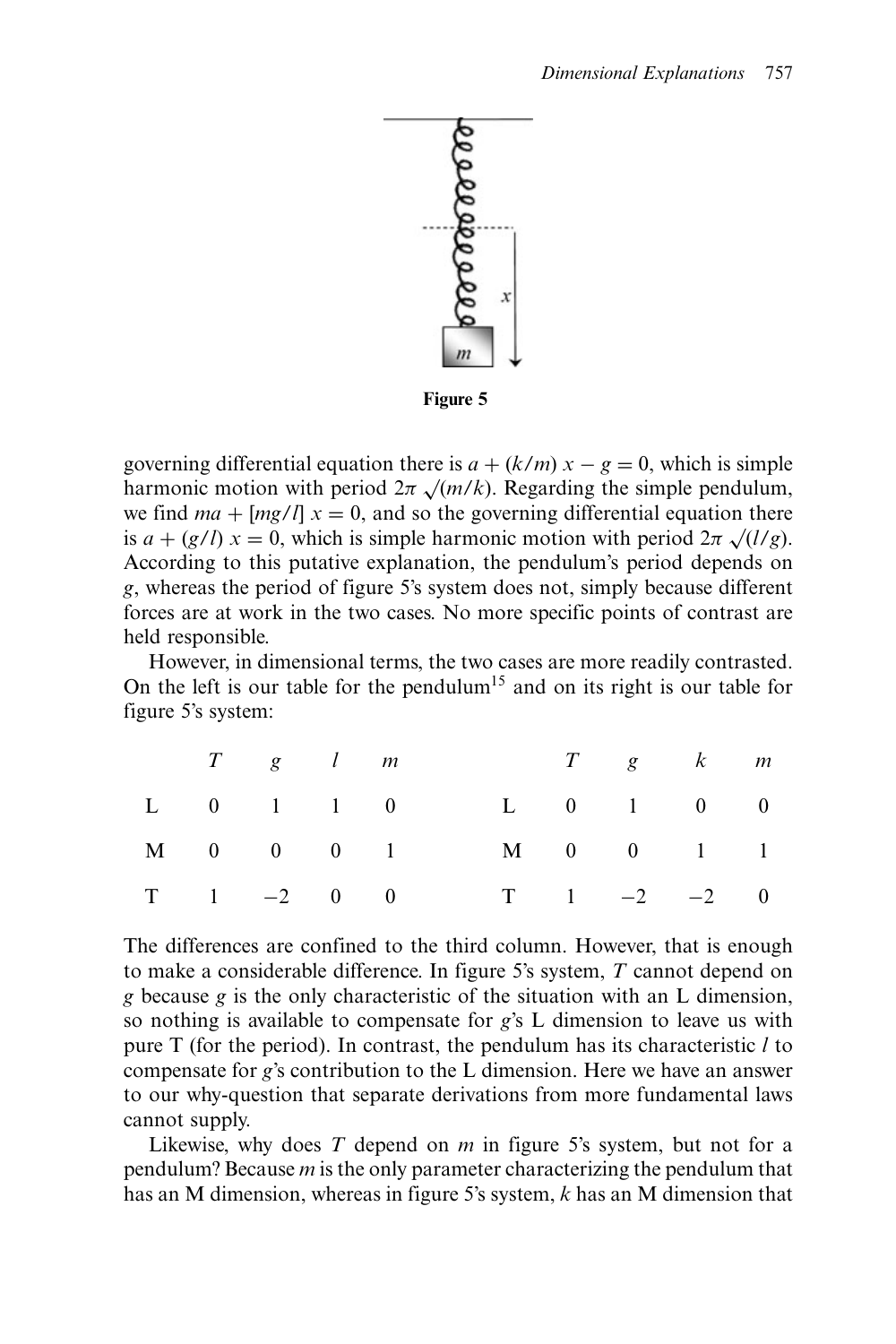can compensate for *m*'s contribution. Separate derivations of *T* in the two cases from more fundamental laws fail to point out that as long as *m* remains the only characteristic with an M dimension, *m* cannot take any responsibility for *T*. As we saw in connection with the  $T \propto r^{3/2}$  law, derivations from the actual more fundamental laws fail to identify the specific features of these laws that are responsible for the derivative law.

## **5. Dimensional Explanations Can Target New Explananda**

Consider the respects of similarity and difference that (we have just seen) dimensional explanations do a nice job of explaining—for example, that  $v$ is proportional to  $\sqrt{\frac{m}{m}}$  elasticity/density) for both longitudinal and transverse waves, or that *T* depends on *m* in figure 5's system but not for a pendulum. It is easy to recognize these respects of similarity and difference. To do so, we do not need to think about the systems in dimensional terms. However, along with giving us new answers to why-questions that present themselves independently of dimensional considerations, dimensional reasoning also suggests new why-questions to ask. That is because dimensional considerations pick out new respects of similarity and difference for us to ask about.<sup>16</sup>

For example, consider a body at rest that begins to fall freely. In time *t*, it covers a distance  $s = \frac{1}{2}gt^2$ . That is,  $t = \sqrt{2s/g}$ , so *t* is proportional to √(*s*/*g*). A freely falling body is physically not much like a pendulum. For instance, the falling body's motion is one-way, whereas the pendulum moves periodically; *t* in the above equation is not the period of any repeated motion. Yet dimensionally, *t* is like the pendulum's period *T*. Indeed, there is a dimensional similarity between the two systems: just as for a freely falling body, *t* is proportional to  $\sqrt{s/g}$ , so for a pendulum, *T* is proportional to  $\sqrt{l/g}$ .

Dimensional reasoning reveals this similarity to be no coincidence. Suppose that *t* for falling bodies stands in a dimensionally homogeneous relation to *g*, *s*, and *m*, and suppose also that *T* for pendulums stands in a dimensionally homogeneous relation to *g*, *l*, and *m*. Then the two systems have the same dimensional architecture, so dimensionally similar relations must hold among their parameters. In tabular form: the pendulum is on the left and the freely falling body is on the right:

|  | $T$ g l m                                                                  |  |  | $t$ $g$ $s$ $m$                         |  |
|--|----------------------------------------------------------------------------|--|--|-----------------------------------------|--|
|  | $\begin{array}{cccccccccc} \text{L} & & 0 & & 1 & & 1 & & 0 \end{array}$   |  |  | $L \qquad 0 \qquad 1 \qquad 1 \qquad 0$ |  |
|  | M 0 0 0 1                                                                  |  |  | M 0 0 0 1                               |  |
|  | $\begin{array}{ccccccccc}\n\text{T} & & 1 & & -2 & & 0 & & 0\n\end{array}$ |  |  | $T \t1 \t-2 \t0 \t0$                    |  |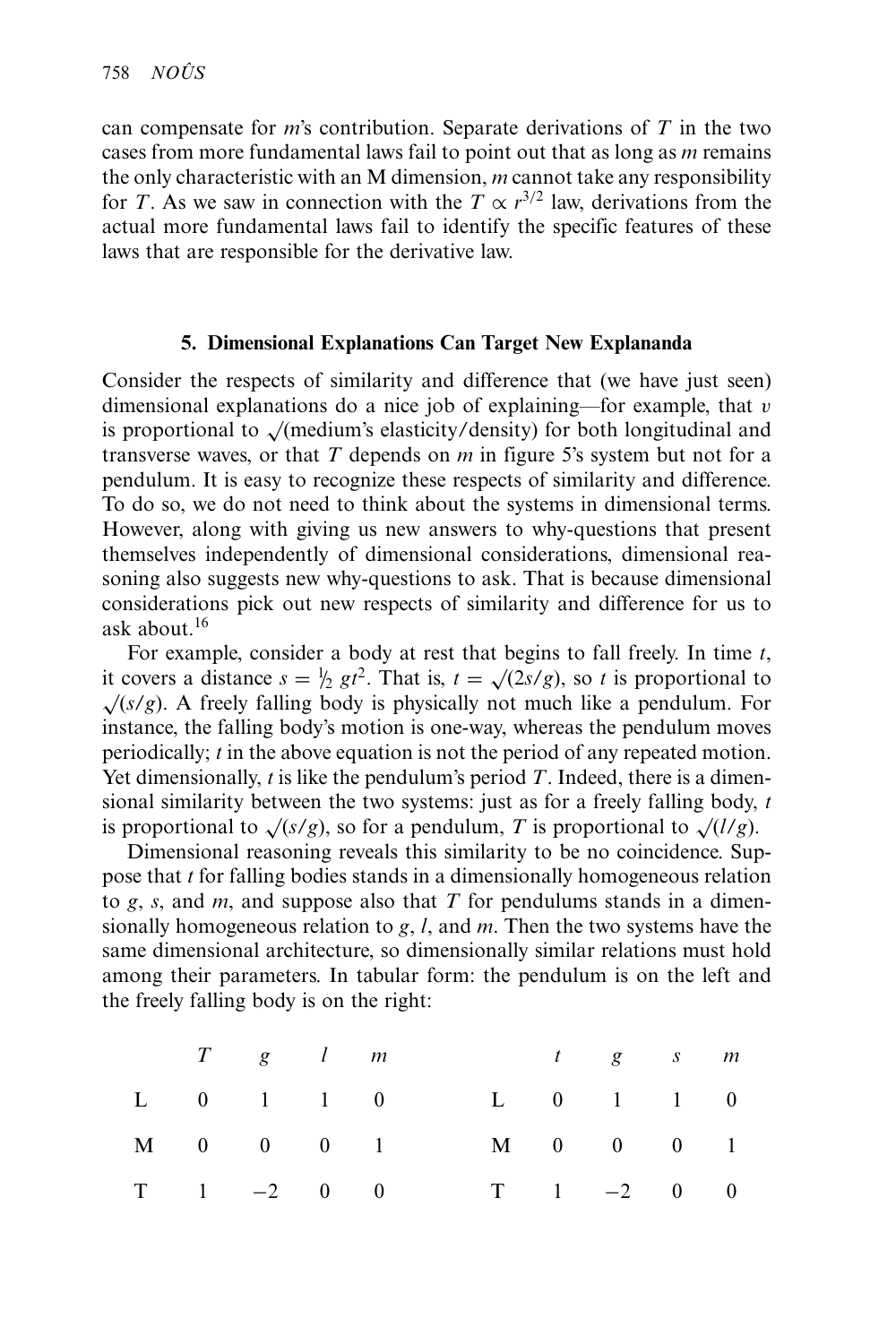Because the two systems have the same dimensional architecture, the derivative laws for the falling body's *t* and the pendulum's *T* must be dimensionally analogous.

A water wave having wavelength  $\lambda$  (traversing deep water, taking water to be incompressible and nonviscous) is physically neither like a falling body nor like a pendulum. Yet its period *T* is proportional to  $\sqrt{(\lambda/g)}$ .<sup>17</sup> We could ask why the derivative law for the water wave's period is so similar to the laws for the pendulum's *T* and the falling body's *t*, despite the physical differences among these phenomena. Once again, this similarity among the three derivative laws can be appreciated only in dimensional terms.

The dimensional explanation of the water wave's period starts by taking the gravitational acceleration (reflecting the restoring force on the water displaced in the wave), the water's density  $\rho$ , and the wavelength as sufficient to form a quantity standing in a dimensionally homogeneous relation to the wave's period. In tabular form:

|  | $T$ $g$ $\lambda$ $\rho$ |  |
|--|--------------------------|--|
|  | $L \t 0 \t 1 \t -3$      |  |
|  | M 0 0 0 1                |  |
|  | $T \t1 \t-2 \t0 \t0$     |  |

Although this table is not perfectly dimensionally identical to the previous two, its single difference from them (in the L dimension of the only characteristic with an M dimension) makes no difference: Because that characteristic is the only one with an M dimension, it cannot figure in the dimensionally homogeneous relation. Since the three tables are otherwise identical, the resulting relations must be dimensionally analogous.

In view of the dimensional similarity among the three systems, it is inevitable that the expressions for the freely falling body's *t*, the pendulum's *T*, and the water wave's *T* are analogous. But that analogy can be appreciated only in dimensional terms;  $s$ ,  $l$ , and  $\lambda$  are not otherwise analogous. That stands in contrast to the longitudinal and transverse wave example (in section 4), where the analogy between  $\rho$  and  $\mu$ , and between *B* and *F*, could be appreciated without invoking dimensional considerations. (Indeed, the analogs do not have the same dimensions.)

## **6. Dimensional Homogeneity**

In a dimensional explanation, the explanans is that there exists a dimensionally homogeneous relation between a given quantity and a subset of certain other quantities—a relation involving no other quantities besides (some of ) those. A relation is "dimensionally homogeneous" if and only if the relation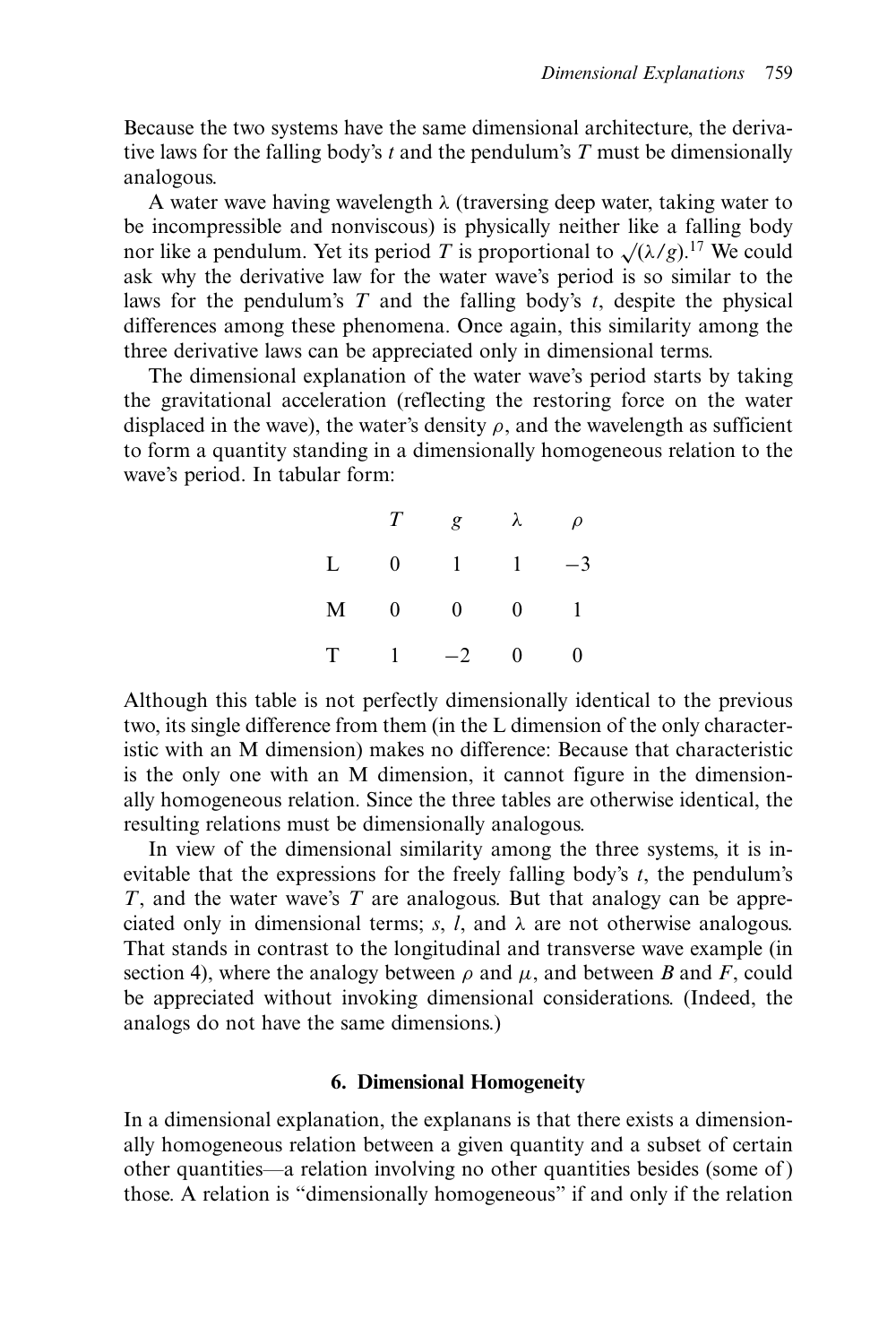holds in any system of units for the fundamental dimensions of the quantities so related. Not all relations are dimensionally homogeneous. For example, that (right now) my son's weight equals my age is not dimensionally homogeneous; this relation holds only if my son's weight is measured in pounds and my age is measured in years.

This example illustrates the falsehood of remarks like this, from a standard physics textbook: "Any equation must be *dimensionally consistent*; that is, the dimensions on both sides must be the same." (Resnick, Halliday, and Krane 1992: 9). On the contrary, the numerical value of one quantity, measured in one unit, can be equal to the numerical value of another quantity, measured in another unit. It might be suggested that "equation" in the above remark refers only to laws of nature, not mere accidents, and that (as Luce (1971: 157) declares) any law of nature must be dimensionally consistent.<sup>18</sup> But that is not so; for example, if a body starting at rest at  $t = 0$  moves by time  $t$  a distance *s* under uniform acceleration *a*, then (where *v* is its speed at *t*)  $v^2$  −  $2as = v - at$ . The two sides have different dimensions but are numerically equal, as a matter of natural law, no matter what units are used throughout for distance and time.<sup>19</sup> Both sides equal zero—as does  $F - ma$ , in yet other dimensions. Dimensional consistency is not necessary for dimensional homogeneity. $20$ 

Although not every relation is dimensionally homogeneous, every relation can be transformed into a dimensionally homogeneous relation by adding further relata. For example, that my son's weight in pounds equals my age in years entails that my son's weight in any unit, times the reciprocal of the number of those units in 1 pound, equals my age in any unit, times the reciprocal of the number of those units in 1 year. This relation is dimensionally homogeneous, but it involves not only my son's weight and my age, but also two "dimensional constants." (They could be combined into one.) Familiar dimensional constants appearing in natural laws include the speed of light *c* and Newton's gravitational-force constant *G*. The explanans in a dimensional explanation specifies all of the quantities, including dimensional constants, that are eligible to participate in some relation. So the explanans (that there is a dimensionally homogeneous relation between quantity *Q* and *no other quantities besides* a subset of the following quantities...) is not a trivial truth. But it is a trivial fact that among the relations that obtain, some are dimensionally homogeneous.

The fact that any relation can be transformed into a dimensionally homogeneous relation undermines any remark along these lines: "The fact that practically every law of physics is dimensionally invariant is certainly no accident. We need an explanation of this invariance ..." (Causey 1967: 30; for similar remarks, see Causey 1969: 256; Luce 1971: 151, and Krantz, Luce, Suppes, and Tversky 1971: 504–6). We need neither to appeal to some metaphysical analysis of natural lawhood nor to posit some meta-law of nature (e.g., that it is a law that all laws are dimensionally homogeneous)<sup>21</sup> in order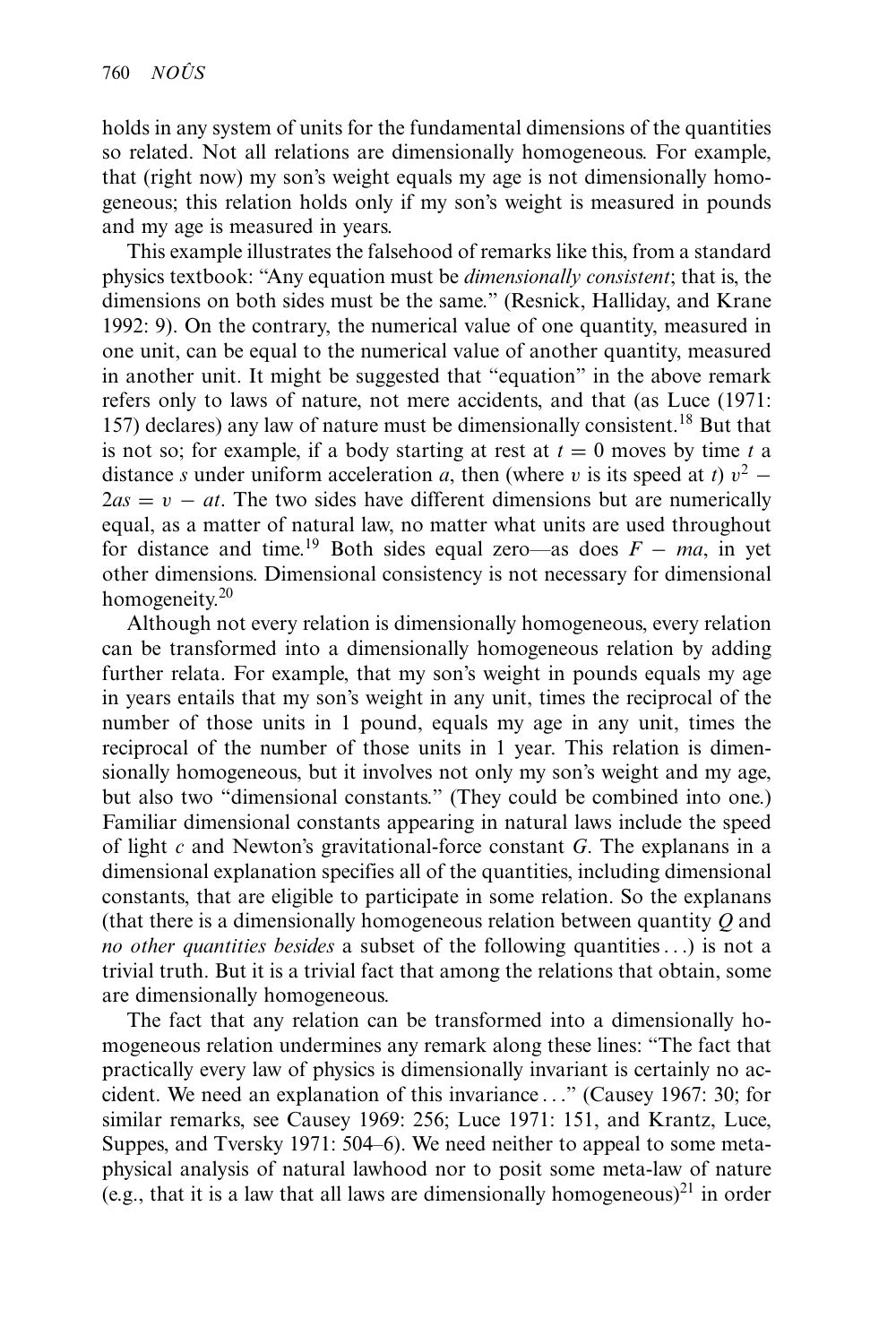to explain why all actual laws involve dimensionally homogeneous relations. Rather, we need note only that any law expressed in terms of a relation that is not dimensionally homogeneous can also be expressed in terms of a relation that is dimensionally homogeneous.22 For instance, in middle school I was taught that it is a law of nature that the distance *s* in feet traversed in *t* seconds by a body falling freely from rest is equal to  $16t^2$ . This law is plainly not dimensionally homogeneous. But if we replace the pure number 16 with the dimensional constant 16 feet per second<sup>2</sup>, then we will have a dimensionally homogeneous relation.<sup>23</sup>

In any event, a particular dimensional explanation does not presuppose some general principle that all laws involve dimensionally homogeneous relations. Rather, the explanans in a given dimensional explanation is much narrower: that there obtains a relation between a given quantity and a subset of several other quantities that is dimensionally homogeneous for a certain set of fundamental dimensions. This reference to certain dimensions is the next topic I shall discuss.

# **7. Independence from Some More Fundamental Laws May be Part of a Dimensional Explanans**

In a dimensional explanation, the explanans is that certain quantities suffice to produce a dimensionally homogeneous relation—which entails that certain other quantities do *not* need to be added. Whereas a deduction of some derivative law from more fundamental laws may appeal to a law that specifies the value of a given dimensional constant, for example, a dimensional explanation of that derivative law may appeal to the fact that the explanandum would still have held whatever that dimensional constant's value.

Consider, for instance, a small sphere of radius *r* falling slowly through a fluid of viscosity  $\eta$ . It quickly reaches a steady speed, its "terminal velocity," which turns out to be proportional to  $gr^2/\eta$ . This fact may be derived hydrodynamically or dimensionally.

The hydrodynamic derivation begins with Newton's second law of motion: the net force on the sphere equals its *ma*. When terminal velocity is reached,  $a = 0$ . The net force on the sphere is the sum of the downward gravitational force  $F_g$ , the upward buoyant force  $F_b$ , and the upward drag force  $F_d$  that increases with the sphere's speed. By Archimedes's principle,  $F_b$  equals the weight of a fluid volume equal to the body's volume. Furthermore,  $F_d$  is given by Stokes's law when the fluid flow around the body is not turbulent (roughly, for a small body at low speed). If the fluid's density is  $\rho_f$  and the sphere's density is  $\rho_s$ , then

$$
F_g = mg = \rho_s (4/3) \pi r^3 g
$$
  
\n
$$
F_b = -\rho_f (4/3) \pi r^3 g
$$
  
\n
$$
F_d = -6\pi r v \eta.
$$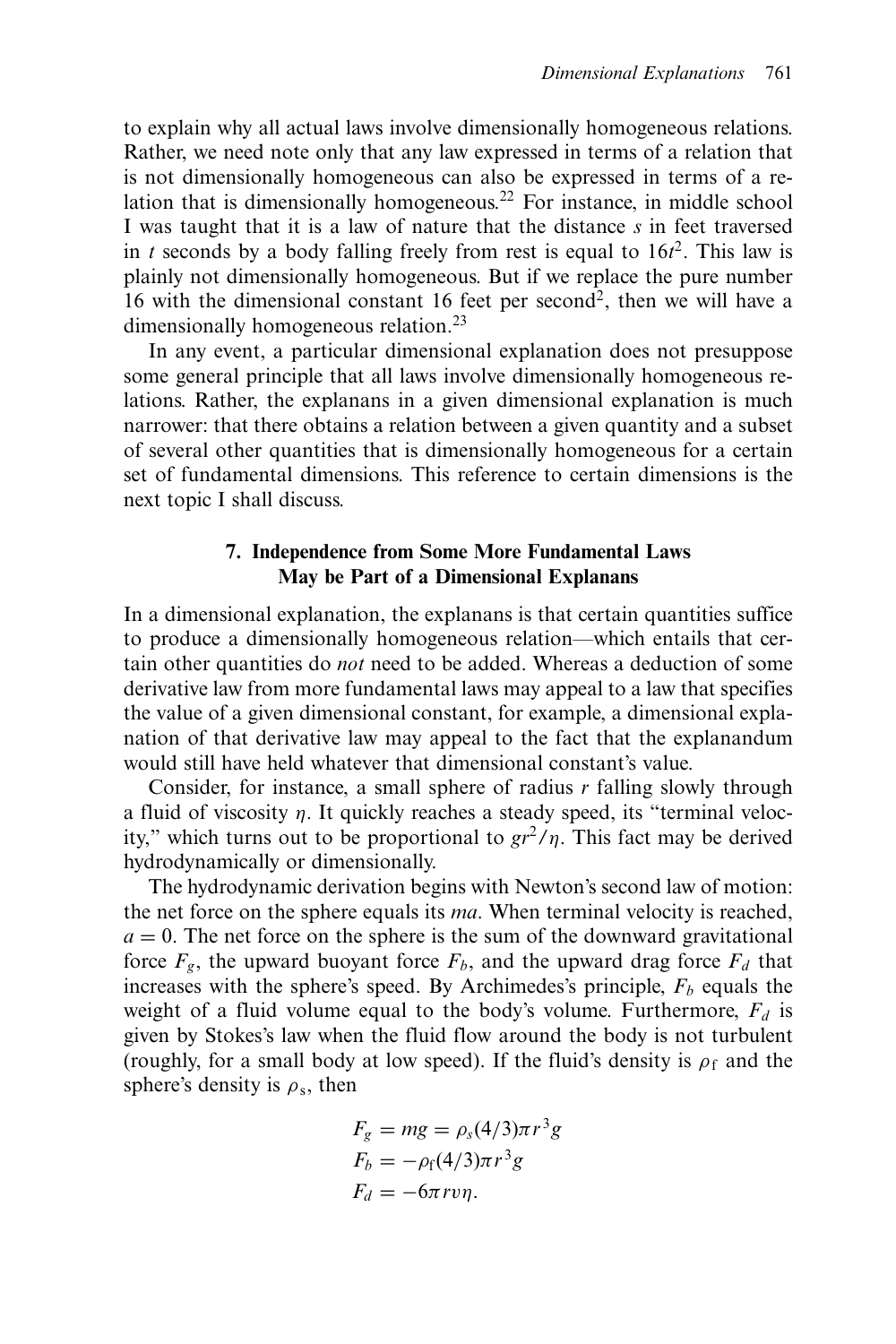So

$$
(4/3)\pi gr^3(\rho_s - \rho_f) = 6\pi r v \eta.
$$

**Hence** 

$$
v=(2/9)gr^2(\rho_s-\rho_f)/\eta.
$$

Thus, we have derived that v is proportional to  $gr^2/\eta$ .

Now consider a dimensional explanation of this law. Suppose the explanans is that  $\rho_s$ ,  $\rho_f$ , *r*, *g*, and  $\eta$  suffice to characterize the system physically. Hence (since  $\rho_f/\rho_s$  is dimensionless, and so its contribution is inaccessible from exclusively dimensional considerations), there is a dimensionally homogeneous relation  $v = r^{\alpha} \rho_s^{\beta} \eta^{\gamma} g^{\delta} f(\rho_f/\rho_s)$  for some function f.<sup>24</sup> If this relation is dimensionally homogeneous in terms of three dimensions (such as L, T, and M), then unhappily, a table yields three simultaneous equations in four variables ( $\alpha$ ,  $\beta$ ,  $\gamma$ , and  $\delta$ ). However, suppose (as Bridgman 1931: 66 suggests) that this relation is dimensionally homogeneous in terms of four dimensions: L, T, M, and force (F). Notice that according to this explanans, the dimensional constant of proportionality *k* between force and mass *x* acceleration  $(F = kma)$  is *not* among the quantities standing in the dimensionally homogeneous relation. It bears no explanatory responsibility for the fact that v is proportional to  $gr^2/\eta$  because whatever *k*'s value, that value is the same for all three component forces, so the value does not affect the conditions under which they are balanced, which is the condition with which we are concerned. No force is unbalanced, so no force is producing acceleration, so the rate of exchange between force and *ma* does not matter.25 Then we have four simultaneous equations in four variables. Our table is

|   |  | v $r \rho_s \eta g$                                                                                                               |  |
|---|--|-----------------------------------------------------------------------------------------------------------------------------------|--|
| L |  | $1 \t 1 \t -3 \t -2 \t 0$                                                                                                         |  |
|   |  | $M$ 0 0 1 0 -1                                                                                                                    |  |
|   |  | $\begin{array}{ccccccccccccc} T & & -1 & & 0 & & 0 & & 1 & & 0 \end{array}$                                                       |  |
|   |  | $\begin{array}{cccccccccccccc} \textbf{F} & & \textbf{0} & & \textbf{0} & & \textbf{0} & & \textbf{1} & & \textbf{1} \end{array}$ |  |

Our four equations are then

From L:  $1 = \alpha - 3\beta - 2\gamma$ From M:  $0 = \beta - \delta$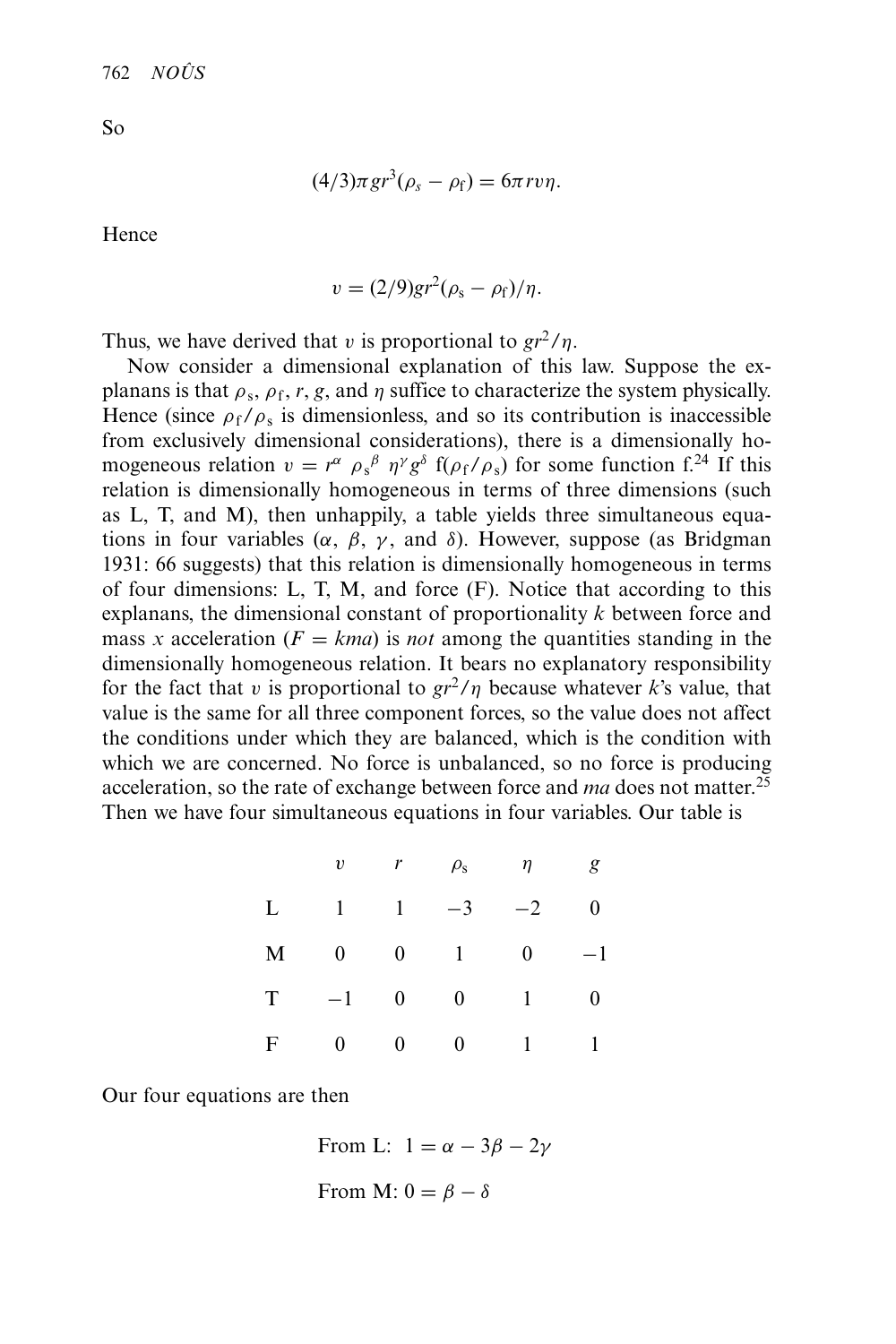From T:  $-1 = \gamma$ 

From F:  $0 = \gamma + \delta$ .

Hence:  $\alpha = 2$ ,  $\beta = 1$ ,  $\gamma = -1$ ,  $\delta = 1$ , yielding  $v = (r^2 \rho_s g/\eta) f(\rho_f/\rho_s)$ .<sup>26</sup> Thus, we have explained why v is proportional to  $gr^2/n$ .

This equation is thus explained by the fact that there is a relation between  $v, \rho_s, \rho_f, r, g,$  and  $\eta$  that is dimensionally homogeneous *using these four dimensions* and so holds for any value of *k*. Whereas  $F = ma$  launches the hydrodynamic derivation, the dimensional explanation not only fails to employ  $F = ma$ , but actually employs the fact that the dimensionally homogeneous relation would still have held whatever the value of  $k$  where  $F = kma$ . In the dimensional explanation, part of the explanans is that the explanandum is independent from a certain feature of a more fundamental law that is used to deduce it hydrodynamically. In other words (putting the point more provocatively), part of the explanans is a counterfactual (indeed, a counterlegal): that the explanandum would still have held, for any value of *k*. 27

This aspect of some dimensional explanations is crucial to resolving a venerable dispute. In an early discussion of dimensional methods, Rayleigh (1915a) considered the rate at which heat passes from a hot wire to a cooler stream of air passing across it—or, idealizing and generalizing, the rate *h* of heat loss by a rigid body of infinite conductivity and presenting a linear dimension *a* to an ideal (i.e., incompressible, inviscid) fluid flowing at speed v around it, where the body's temperature is kept constant and exceeds the fluid's initial temperature (i.e., far upstream from the body) by  $\theta$ . Let  $c$  be the fluid's specific heat per unit volume (i.e., the heat needed to raise the temperature of a unit volume of fluid by one degree) and let  $\kappa$  be the fluid's thermal conductivity (i.e., the rate of heat flow through a unit thickness of the fluid per unit area and unit temperature difference). Rayleigh used dimensional analysis to arrive at an expression for *h*, though I suggest that we consider him as giving a dimensional explanation of that expression. His proposed explanans is that *h* stands in a dimensionally homogeneous relation to some subset of *a*, *v*,  $\theta$ , *c*, and  $\kappa$ , where the fundamental dimensions are L, T,  $\Theta$  (temperature), and Q (heat). If *h* is to have the same dimensions as  $a^{\alpha}$   $v^{\beta}$   $\theta^{\gamma}$   $c^{\delta}$   $\kappa^{\varepsilon}$ , and our table is

|  | $h$ a v $\theta$ c $\kappa$ |  |  |
|--|-----------------------------|--|--|
|  | L 0 1 1 0 $-3$ $-1$         |  |  |
|  | $T = -1$ 0 $-1$ 0 0 $-1$    |  |  |
|  | $\Theta$ 0 0 0 1 -1 -1      |  |  |
|  | $Q$ 1 0 0 0 1 1             |  |  |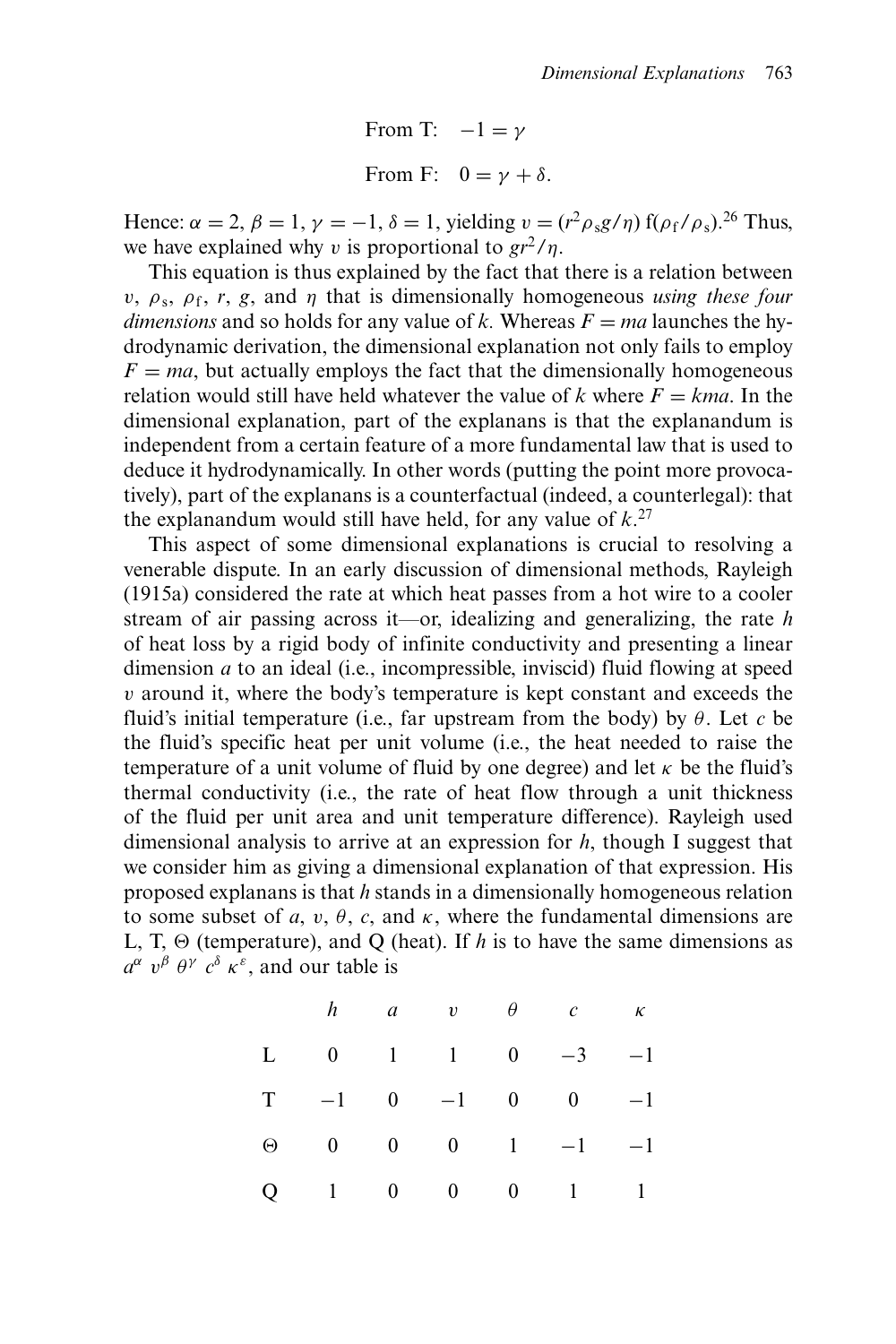then (Rayleigh argued) we have four simultaneous equations with five unknowns

From L: 
$$
0 = \alpha + \beta - 3\delta - \varepsilon
$$
  
\nFrom T:  $-1 = -\beta - \varepsilon$   
\nFrom  $\Theta$ :  $0 = \gamma - \delta - \varepsilon$   
\nFrom Q:  $1 = \delta + \varepsilon$ 

yielding  $\alpha = \beta + 1$ ,  $\gamma = 1$ ,  $\delta = \beta$ , and  $\varepsilon = 1 - \beta$ . Therefore, *h* has the same dimensions as  $a^{\beta+1}$   $v^{\beta}$   $\theta$   $c^{\beta}$   $\kappa^{1-\beta}$ , i.e., as  $(avc/\kappa)^{\beta}$   $a\theta\kappa$ , and so  $h =$  $a\theta$ κ f(*avc*/κ) for some unknown function f. We have thereby explained why the rate of heat loss is proportional to the temperature difference, why it is the same in cases involving different values of v and *c* but where v*c* is the same, and so forth.

However, in an economical three-sentence reply, Riabouchinsky (1915) noted that temperature and heat have the same dimensions as energy, so that we have here only three fundamental dimensions, not four. (The average kinetic energy of random motion per molecule is related to temperature by Boltzmann's constant, equal to  $1.38 \times 10^{-16}$  ergs/degree Kelvin, and the rate of exchange between heat and energy units is given by the mechanical equivalent of heat, equal to 4.184 Joules/calorie.) We thus have one fewer equation, but the same number of unknowns, so dimensional analysis yields less information—merely that  $h = a\theta \kappa F(v/\kappa a^2, ca^3)$ , for some unknown function F. (This dimensional argument fails to explain why heat loss is the same in cases where v*c* is the same, for instance.) Rayleigh (1915b) replied uncertainly:

The question raised by Dr. Riabouchinsky belongs rather to the logic than to the use of the principle of similitude, with which I was mainly concerned. It would be well worthy of further discussion. The conclusion that I gave follows on the basis of the usual Fourier equations for conduction of heat, in which heat and temperature are regarded as *sui generis*. It would indeed be a paradox if the further knowledge of the nature of heat afforded by molecular theory put us in a worse position than before in dealing with a particular problem. The solution would seem to be that the Fourier equations embody something as to the nature of heat and temperature which is ignored in the alternative argument of Dr. Riabouchinsky.

Although commentators have generally been hard on Rayleigh (Bridgman (1931: 11), for example, says that Rayleigh's reply "is, I think, likely to leave us cold"), Rayleigh is essentially correct. His dimensional argument (whether used as prediction or explanation) takes as a premise that the target equation for *h* is dimensionally homogeneous *using* L*,* T*, , and* Q *as fundamental*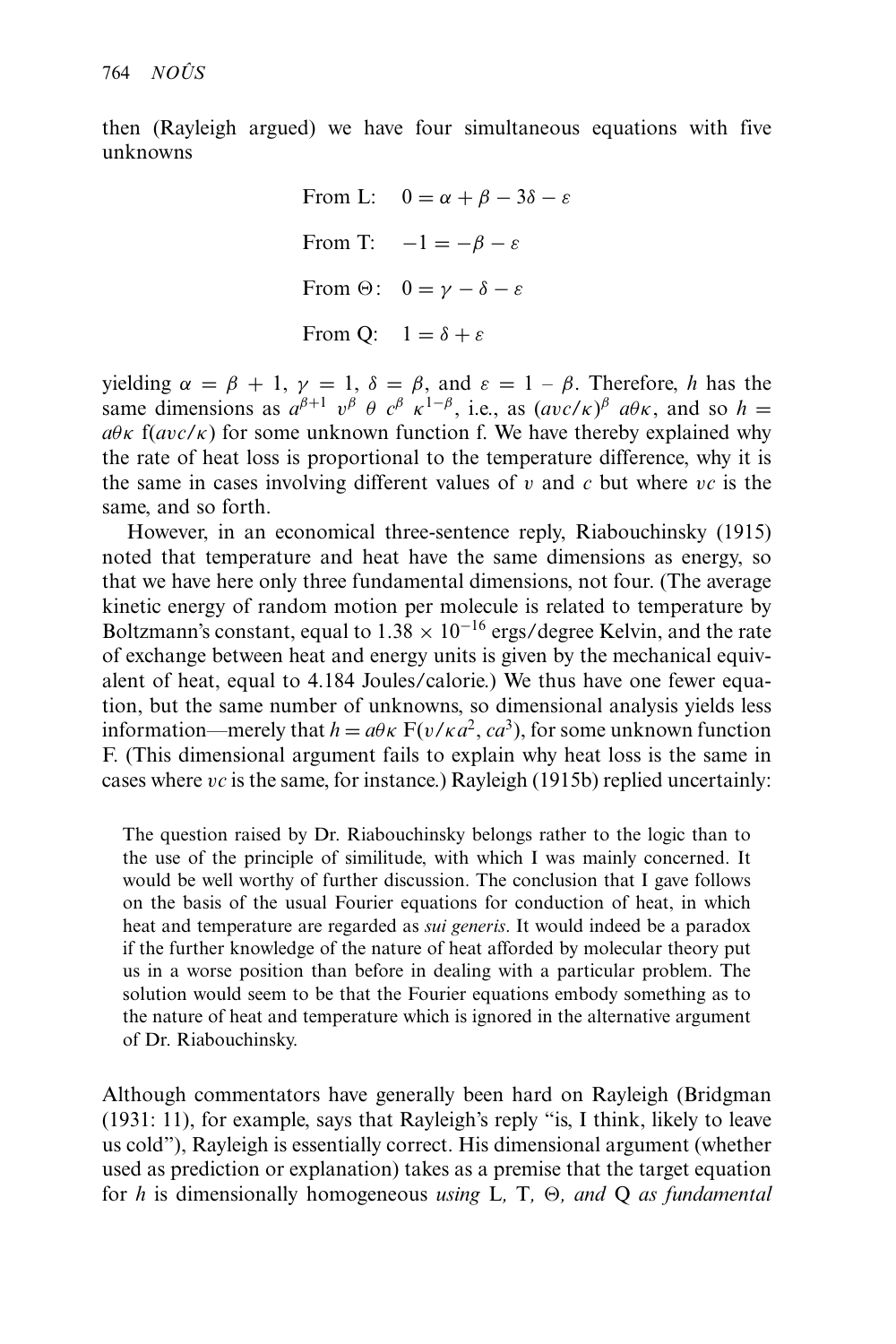*dimensions*, just as in the case of the sphere falling through the viscous fluid, the explanans was that v stands in a relation to  $\rho_s$ ,  $\rho_f$ , r, g, and  $\eta$ that is dimensionally homogeneous using L, M, T, and F as fundamental dimensions. This is indeed further information beyond the fact that the target equation for *h* is dimensionally homogeneous using L, M, and T (or equivalently L, T, and energy). This is not a case where more information puts us in a worse position than before. Rather, more information puts us in a better position than before.

In the dimensional explanation of the derivative law governing the falling sphere's terminal velocity, the explanans includes that the law would still have held for any value of the constant of proportionality between force and *ma*. Likewise, in Rayleigh's dimensional explanation of the heat-flow equation, the explanans includes that the equation would still have held had (counterlegally) Boltzmann's constant and the mechanical equivalent of heat departed from their actual values—or (counterlegally) had there been no such constants at all: had heat been a fluid (as caloric was thought to be). In the falling-sphere case, the rate of exchange between force and acceleration is explanatorily irrelevant because no force is producing an acceleration; the sphere has reached its terminal velocity. In the heat-flow case, the rate of exchange between heat and energy, or between temperature and random molecular kinetic energy, is explanatorily irrelevant because no thermal energy is being converted into mechanical energy (or any other sort of energy) or vice versa. For example, the fluid is not being called upon to do work (e.g., by pushing against a piston) and no internal molecular energy is being transformed into thermal energy. The thermal energy of the rigid body is simply contributing to the fluid's thermal energy.<sup>28</sup>

In what I believe he intends to be an allusion to the Rayleigh-Riabouchinsky exchange, Bridgman (1931: 49–50) writes:

[H]ow [shall we] choose the list of physical quantities between which we are to search for a relation[?] We have seen that it does not do to merely ask ourselves "Does the result depend on this or that physical quantity?" for we have seen in one problem that although the result certainly does "depend" on the action of the atomic forces, yet we do not have to consider the atomic forces in our analysis, and they do not enter the functional relation.

Here Bridgman appears to distinguish dimensional analysis from scientific explanation (perhaps with scare quotes), whereas I regard dimensional analysis as sometimes supplying explanations of derivative laws. In a derivation of the heat-flow equation from much more fundamental laws, the molecular nature of heat is invoked. However, the heat-flow equation (up to the unspecified function  $f(avc/k)$ ) can be accounted for by a dimensional explanation. The equation considers the phenomenon of heat flow purely at a phenomenological level (e.g., in employing *c* and κ, which are properties of bulk matter),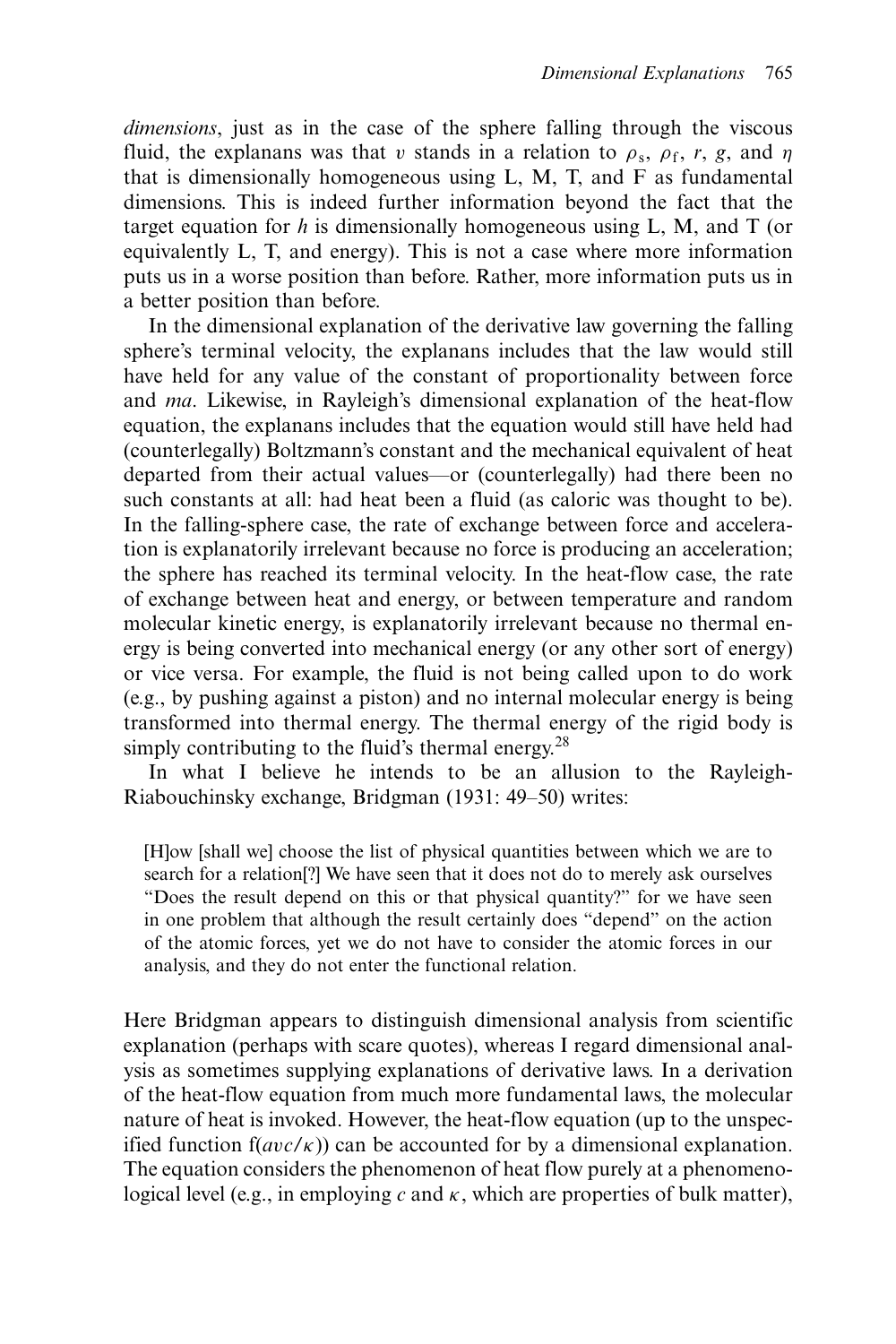and (as Sedov 1959: 42 emphasizes) no thermal energy is converted into other forms of energy or vice versa (since the fluid is ideal). Therefore, it is not evident that the equation actually depends on the molecular nature of heat. Indeed, part of the explanans in the dimensional explanation is precisely that the equation relating these various quantities to heat flow would still have held, even if (say) there had been no mechanical equivalent of heat.

## **8. Some Dimensional Explanations May Invoke Dimensional Meta-Laws**

The explanans in a dimensional explanation is the fact that in order to form a quantity standing in a dimensionally homogeneous relation to a given quantity, we need use nothing more than certain quantities (in the proper combination); we need no other quantities besides (some of ) those. Like the explanans of a dimensional explanation, a symmetry principle also specifies certain quantities to be dispensable to certain laws. For instance, the principle of symmetry under arbitrary spatial displacement specifies that the location of any given event can be omitted from any law. Only the separation between events matters to the law; the law privileges no particular spatial location. Space is "homogeneous."

Such symmetry principles are frequently characterized as "meta-laws" that is, as laws governing the first-order laws and thereby explaining why they have certain features. For example, Wigner characterizes a symmetry principle as "a superprinciple which is in a similar relation to the laws of nature as these are to the events" (1972: 10) and "as laws which the laws of nature have to obey" (1985: 700; for similar remarks, see Morrison 1995 and Feynman, 1967: 59, 83). In view of space-displacement symmetry, the invariance of every first-order law under arbitrary spatial displacement is not a mere coincidence—a feature that every first-order law independently just happens to possess. Rather, there is a common explanation of each first-order law's exhibiting this symmetry: each does so because all first-order laws have to, as a matter of meta-law.

Indeed, symmetry meta-laws, as constraints on the first-order laws, are widely taken as helping to account for various first-order laws, such as the conservation laws of momentum and energy.<sup>29</sup> Since a symmetry meta-law "stands on its own, independent of any detailed theory of " the particular kinds of forces there are (Weinberg 1992: 158), the first-order laws explained by symmetry meta-laws hold independently of those details. For example, energy and momentum would still have been conserved even if (here comes a counterlegal) the particular forces had been different. As Wigner remarks,

[F]or those [conservation laws] which derive from the geometrical principles of invariance it is clear that their validity transcends that of any special theory—gravitational, electromagnetic, etc.—which are only loosely connected ... (Wigner 1972: 13)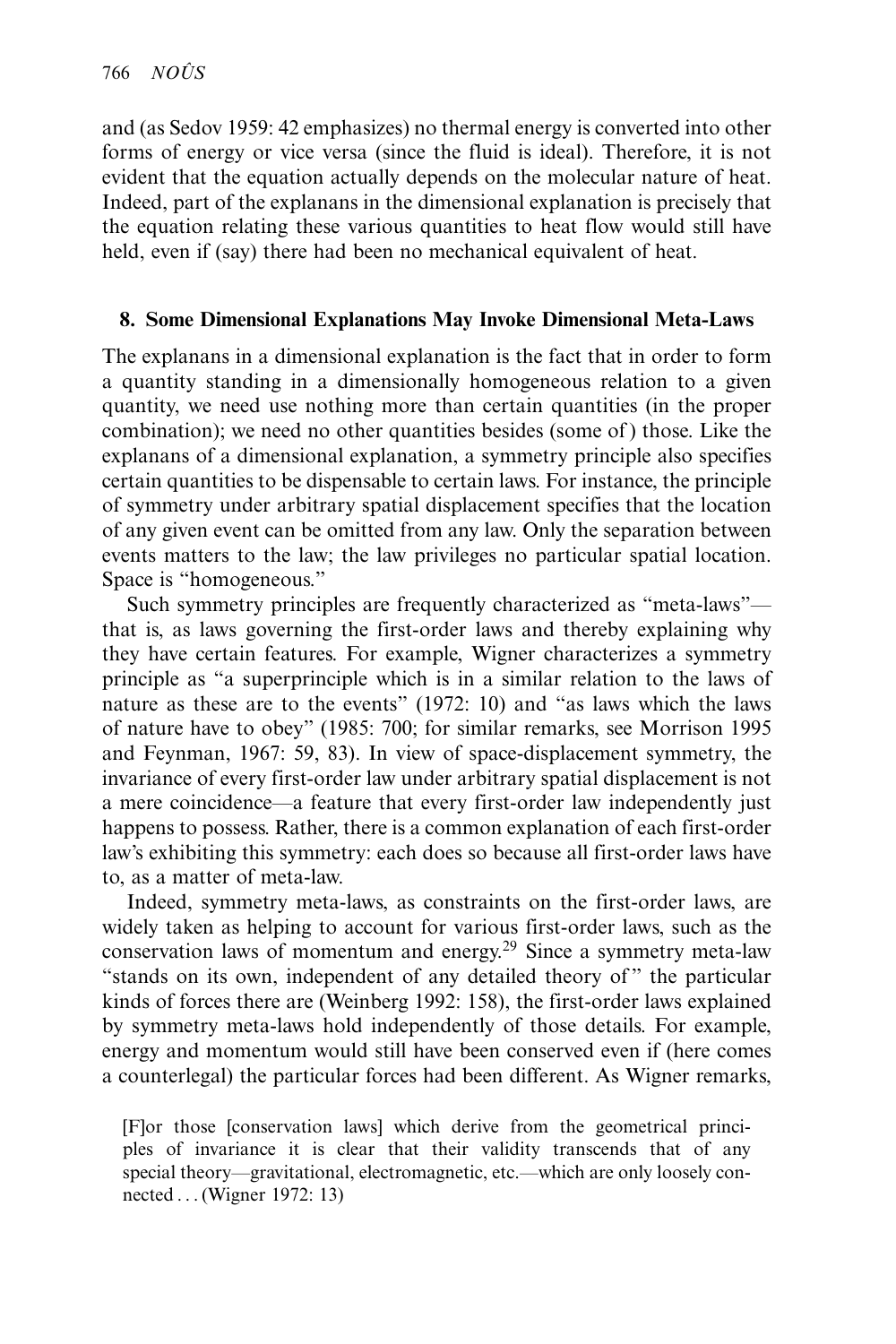Thus, although energy and momentum conservation in a given system can be deduced in classical physics from Newton's laws of motion and the laws governing the fundamental forces operating in that system, this deduction does not correctly explain why energy and momentum are conserved, since the details of the various particular force laws are explanatorily irrelevant. Energy's conservation is not a coincidental byproduct of the sundry force laws.

As we have seen, dimensional explanations likewise reveal various derivative laws to be independent of various details of the more fundamental laws from which they can be deduced. This similarity suggests that perhaps some dimensional explanations proceed just like explanations from symmetry principles in that the explanans consists of meta-laws: principles transcending the first-order laws and imposing restrictions on the kinds of first-order laws there could have been.

To find a possible example, we must consider a derivative law that is plausibly explained entirely by meta-laws. Consider, for instance, the coordinate transformation laws, which have standardly been interpreted as purely kinematical—that is, as entirely independent of the particular kinds of forces there happen to be.<sup>30</sup> Let us suppose that classical physics holds, and so the coordinate transformation laws employ the Galilean transformations. Consider two inertial reference frames  $S$  and  $S'$  (figure 6) where corresponding axes are parallel and where the origin  $O'$  in S' moves relative to O (the origin in S) with constant speed  $v$  in the x direction. Suppose that the moment when  $O$  coincides with  $O'$  is the reference event marking time zero for both reference frames. That is, their coinciding is an event with  $(x,y,z,t)$  coordinates  $(0,0,0,0)$  and with  $(x',y',z',t')$  coordinates  $(0,0,0,0)$ . Then according to classical physics $31$ , the laws transforming any event's unprimed into primed coordinates are  $t' = t$ ,  $z' = z$ ,  $y' = y$ , and  $x' = x - vt$ .

I shall set out a dimensional explanation of why it is that in the  $x'$  law,  $v$ and *t* appear only to the first power and only together—that is, a dimensional explanation of why there is no term in which v figures without *t*, or vice versa,



**Figure 6**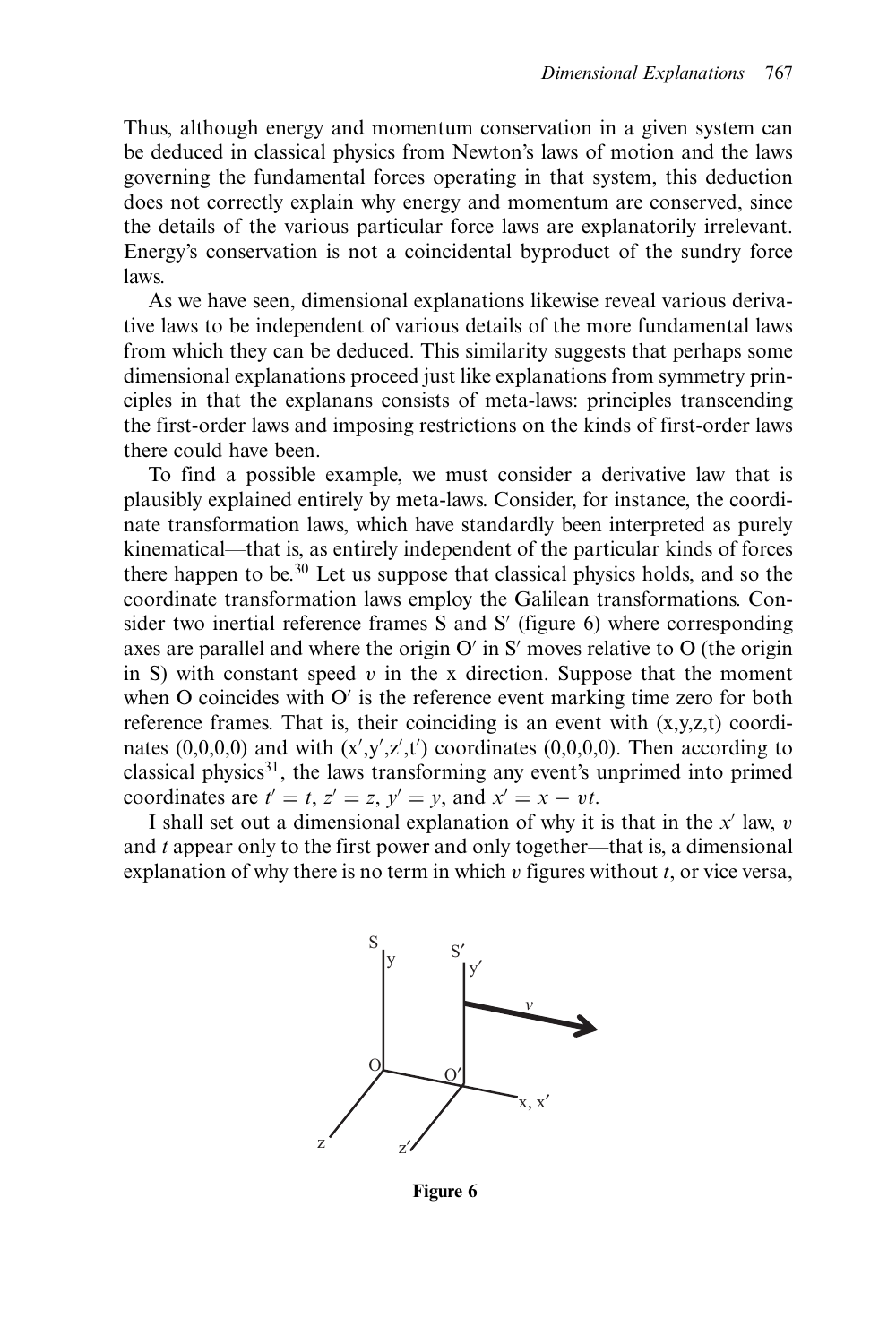or (for example) involving  $v^2$  or  $\sqrt{t}$ . Our explanation involves both symmetry meta-laws and dimensional meta-laws, and so shows that the explanandum transcends any details of the first-order laws that are not required by meta $law.<sup>32</sup>$ 

Let us start our explanation. If the transformation yields any event's *x* as a function *f* of various quantities, then what quantities could they be? Take the dimensional meta-law to be that v and the event's  $x$ ,  $y$ ,  $z$ , and *t* suffice to form a quantity that stands in a dimensionally homogeneous relation  $f$  to the event's  $x'$ .<sup>33</sup> That transformations of the same form hold between all pairs of inertial frames follows from the "principle of relativity": that the natural laws take the same form in all inertial frames (a meta-law). Furthermore, the "homogeneity of space" imposes a further demand on the first-order laws: that they take the same form in any two reference frames differing only in the location of their origin. Hence, the transformation from S to S' must also work for transforming from  $S''$  into S', where  $S''$  differs from S only in its origin being displaced from O by some distance along the y axis. Hence, if y figures in the transformation from x to  $x'$ , then  $y''$ must likewise figure in the transformation from  $x''$  to  $x'$ . But O' has the same speed v relative to O as it does relative to O'' and any event's  $(x,y,z,t)$ will be the same as its  $(x'', y'', z'', t'')$  except for its *y* coordinate differing from its  $y''$  coordinate. Therefore, if y figures in the transformation from x to  $x'$ , and if  $v, x, y, z$ , and  $t$  are the only quantities used by that transformation to yield x', then the transformation from S will yield a different x' value for a given event than the transformation from  $S''$  does. Therefore,  $y$  cannot figure in the transformation from  $x$  to  $x'$  (and, by similar reasoning, neither can *z*).

Without elaboration, Einstein (1905/1952: 44) appeals to the homogeneity of space to show in addition that the transformation must be linear in *x* (that is, no term in the transformation can raise *x* to higher than the first power). Here is one way that Einstein's reasoning could be unpacked. Consider a rod placed at time t along the x-axis so that in S, its left endpoint is at  $x_1$  and its right endpoint is at  $x_2$ . In S, its length is  $x_2 - x_1$ ; in S', its length is  $f(x_2, v, t)$  –  $f(x_1, v, t)$ . Now instead suppose the same rod had been placed with its left endpoint shifted to  $x_1 + \Delta$  in S. By the homogeneity of space, the rod would have had the same length in S, so its right endpoint would have been at  $x_2 + \Delta$  in S. In S', then, its endpoints would have been at  $f(x_1 + \Delta, y, t)$  and  $f(x_2 + \Delta, y, t)$ . By the homogeneity of space, its length in S' would have been unaffected by the shift:

$$
f(x_2 + \Delta, v, t) - f(x_1 + \Delta, v, t) = f(x_2, v, t) - f(x_1, v, t).
$$

**Hence** 

$$
f(x_2 + \Delta, v, t) - f(x_2, v, t) = f(x_1 + \Delta, v, t) - f(x_1, v, t).
$$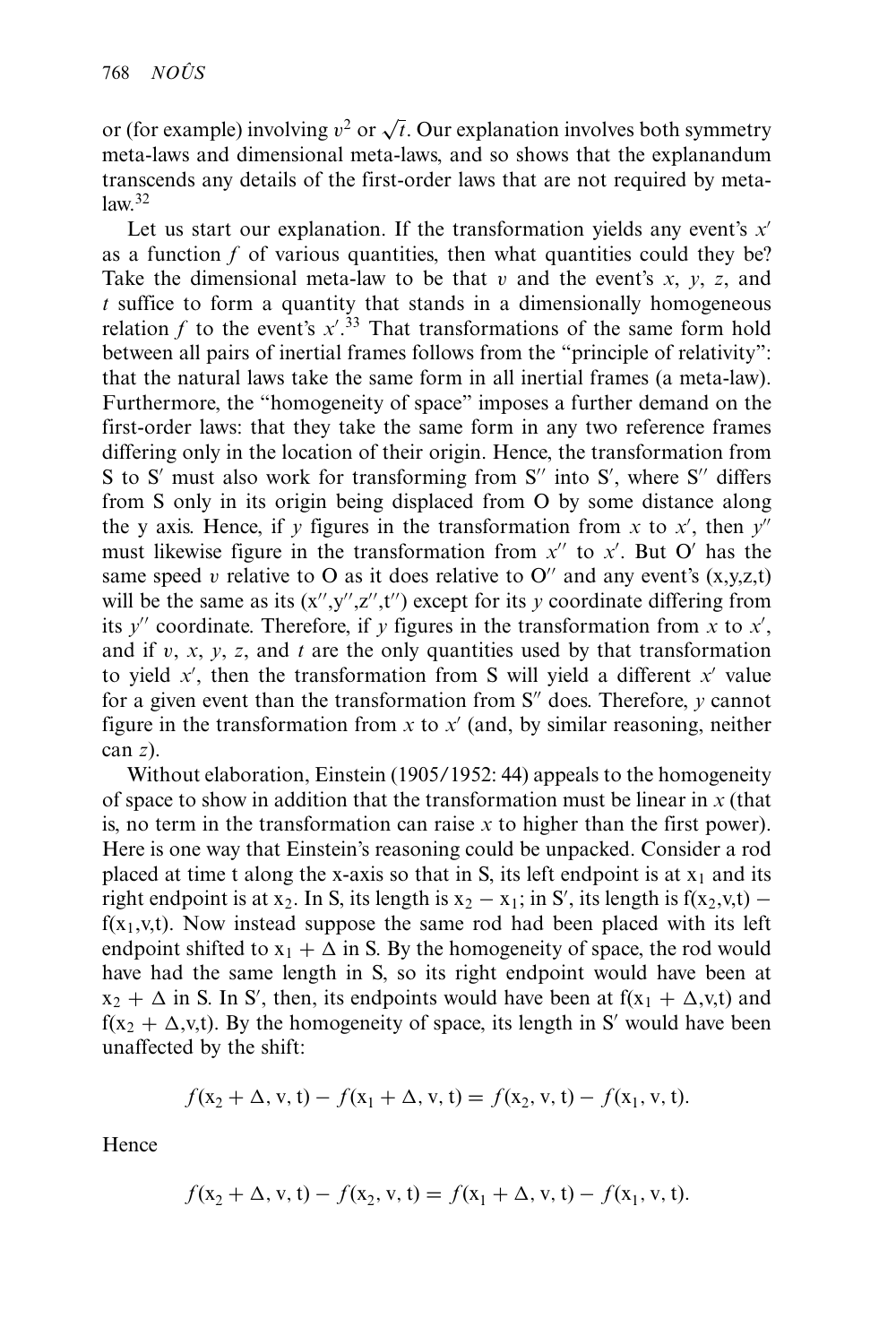Dividing both sides by  $\Delta$ , and then taking their limits as  $\Delta \rightarrow 0$ , we find

$$
\partial f/\partial x(\mathbf{x}_2) = \partial f/\partial x(\mathbf{x}_1).
$$

That is,  $f$ 's partial derivative with respect to  $x$  is the same whether evaluated at  $x_1$  as at  $x_2$ , for arbitrary  $x_1$  and  $x_2$ . So  $\partial f / \partial x$  is a constant. Therefore, *f* must be linear in *x*.

Since x' is to have the same dimensions as  $x^{\alpha}$   $t^{\beta}$  v<sup>γ</sup>, our table is

|   | $\mathbf{v}'$                 | $\mathcal{X}$ | t | 11  |
|---|-------------------------------|---------------|---|-----|
| L | 1                             | 1             | 0 | 1   |
| т | 0                             | 0             | 1 | — 1 |
|   | From L: $1 = \alpha + \gamma$ |               |   |     |
|   | From T: $0 = \beta - \gamma$  |               |   |     |

Because the transformation must be linear in  $x$ ,  $\alpha$  can only be 0 or 1. If a term in  $f(x,t,v)$  has  $\alpha = 1$ , then  $\beta = \gamma = 0$ . If a term has  $\alpha = 0$ , then  $\beta = \gamma =$ 1. Therefore, any term in  $f(x,t,v)$  must be either proportional to x (without  $v, t$ ) or proportional to *vt* (without *x*): the transformation law must be  $x' =$  $Ax + Bvt$  (for some dimensionless constants A, B).

Plausibly, this dimensional explanation uses a dimensional meta-law alongside a symmetry meta-law to explain a feature of the transformation laws. In view of being explained by these meta-laws, this feature transcends the particular force laws and other first-order laws there happen to be.

## **9. Conclusion**

Dimensional explanations of derivative laws illustrate the fact that a derivative law need not be explained by its deduction from more fundamental laws. Similar phenomena arise in connection with explanations in mathematics (see Lange forthcoming). Here is a very simple example. If we have three objects and each object is red or blue, then two of the objects are the same color. Why is that? We can deduce this fact by listing all 8 possibilities (RRR, RRB, RBR, RBB, BRR, BRB, BBR, BBB) and noting that in each case, at least two of the objects are the same color. But this derivation fails to explain why the result obtains; for each possibility, there is the same reason why it has two objects of the same color. Select one object. Either it is the same color as one of the others, or it is not. If it is not, then (since there are only two possible colors) the other two objects must be the same color.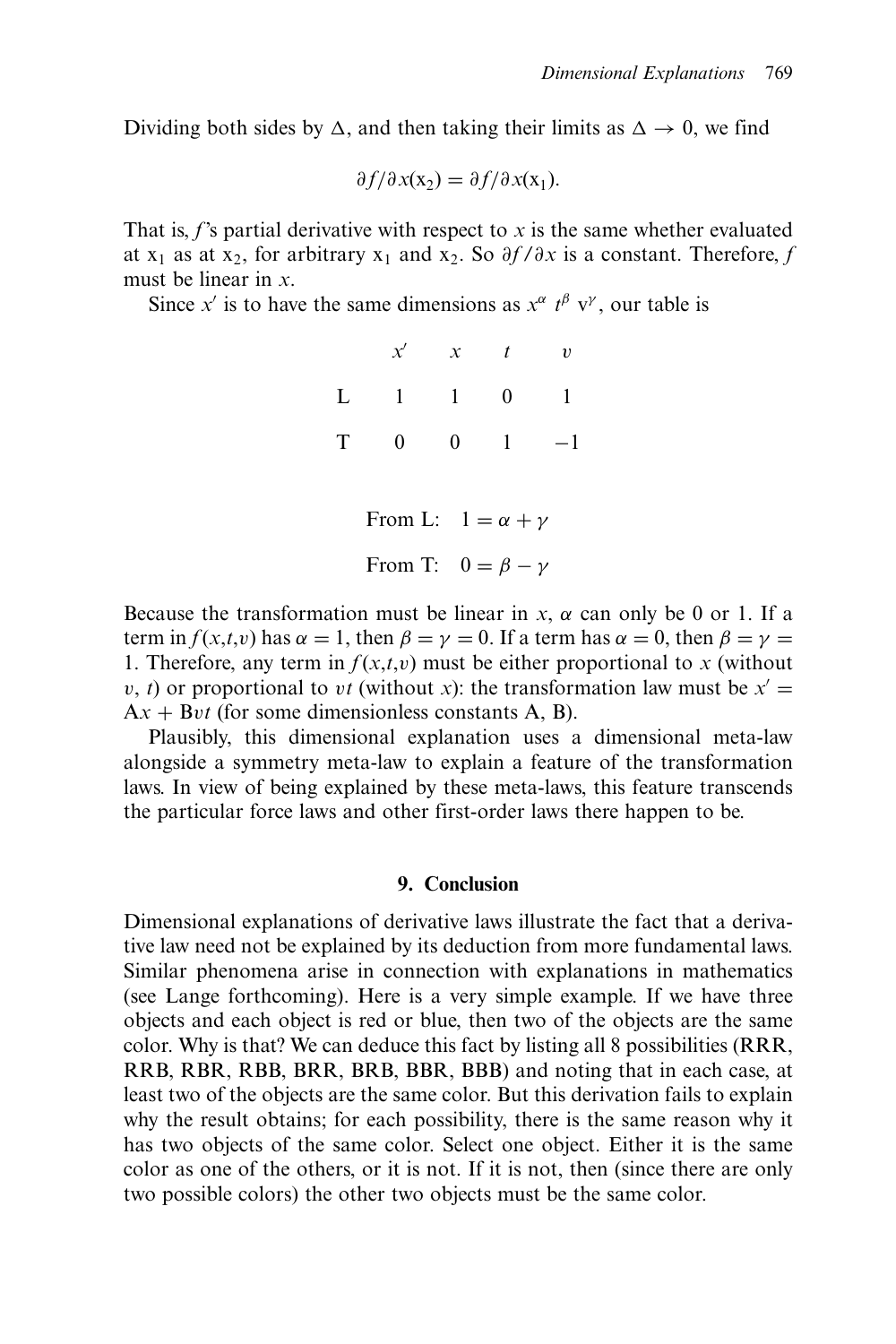This explanation shows that the explanandum (unlike the 8 possible combinations) is not sensitive to various details of the case (such as the particular pair of colors involved). Indeed, the same sort of mathematical explanation can be given of the fact that if we have four objects, and each of them is red, white, or blue, then two of the objects are the same color. (The analogous explanation: Select an object. Either it is the same color as one of the others, or it is not. If not, then select another object. We know that it is not the same color as the object first selected, and either it is the same color as one of the remaining unselected objects, or it is not. If not, then since there are only three colors, the two remaining objects must be the same color.)

Plainly, it is no coincidence that there is color duplication in both of these cases: both involve more objects than colors.<sup>34</sup> But the two separate, bruteforce deductions of color duplication from the two lists of every possibility in the two cases fails to remove the coincidence; that pair of deductions does not unify the two cases by tracing the color duplication in each case back to a feature that is also possessed by the other case. The two lists of every possibility in two such cases fail to pick out the particular features of the two cases that are responsible for a given similarity or difference between them. For instance, the two lists fail to explain why two of the objects must be the same color when there are three objects and two possible colors, but not when there are three objects and three possible colors.

Even after a theorem in mathematics has been well-established, mathematicians labor to discover new proofs of it partly because of the new explanatory connections that those proofs may reveal. A similar phenomenon occurs in science. Dimensional explanations exemplify some of the kinds of explanatory contributions that can be made by different styles of scientific reasoning.35

### **Notes**

<sup>1</sup> Among the philosophical works on dimensional analysis are Bridgman (1931), Campbell (1957), Causey (1967, 1969), Ellis (1966), Krantz, Luce, Suppes, and Tversky (1971), Luce (1971), and Laymon (1991). None characterizes dimensional analysis as capable of funding scientific explanations. However, a reviewer kindly called my attention to Batterman's work (e.g., Batterman 2002a, 2002b), where the explanatory contributions of dimensional analysis *are* explored. Batterman understands dimensional analysis as the simplest species of "asymptotic explanation", and Batterman sees an asymptotic explanation as supplying a kind of understanding that cannot be supplied, even in principle, by a derivation of the same explanandum from more fundamental laws. There are thus close similarities between Batterman's themes and mine.

Batterman's "asymptotic explanations" target relationships that emerge in the long run for a wide range of specific initial conditions (as the influence of those initial details dies out) and at the macroscopic level (where various microstructural details make negligible difference). Like Batterman, I emphasize how dimensional explanations unify because they can ignore certain physical details. However, although (as we shall see) dimensional arguments work by presupposing that (at least to a sufficiently good approximation) a given phenomenon is independent of various parameters, I contend neither that an equation explained dimensionally must be the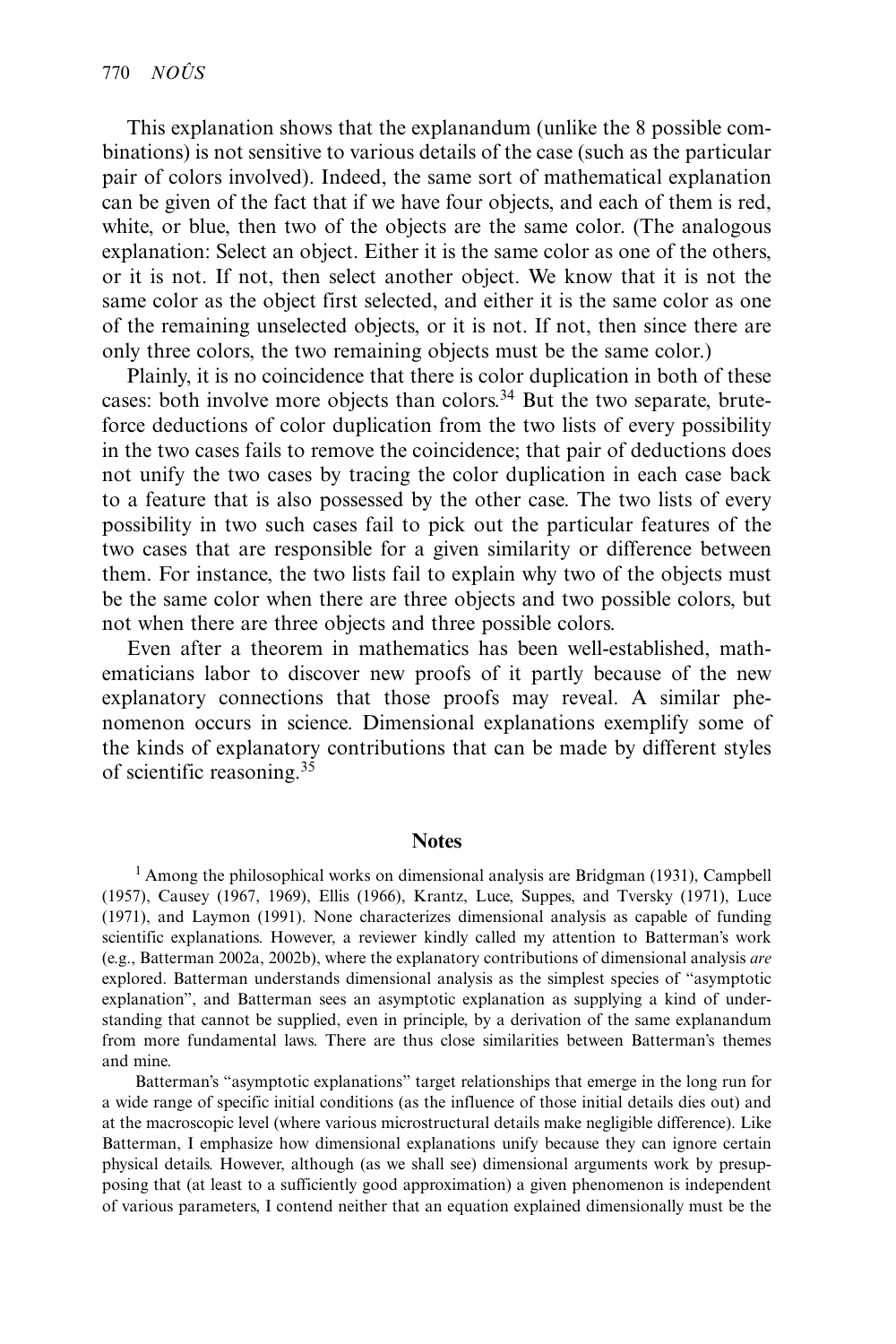result of some more fundamental theory taken to some limit nor that a dimensional argument is explanatory by virtue of capturing the asymptote of some fundamental theory.

In addition, whereas Batterman emphasizes that the same asymptotic explanation applies to (for instance) all simple pendulums whatever material their bobs are made of, I argue that dimensional explanations allow connections to be drawn among much more disparate cases for instance, among a pendulum, a body in free fall, and a water wave (see section 5). These cases have the same (or relevantly similar) dimensional architecture despite differing profoundly in their physical features *even when considered asymptotically*—in the limit where the influences of initial transients and microstructural details become negligibly small.

<sup>2</sup> By a "derivative law", I mean a logical consequence of natural laws alone (together with mathematical truths and other broadly logical necessities) that is not a fundamental law, but rather is explained by other laws. For example (according to classical physics), the centripetal force law  $F = m\omega^2 r$  follows from and is explained by Newton's second law of motion (together with geometric facts). Some philosophers use the term "derivative law" to encompass some generalizations that do not follow from natural laws alone. For example, that all bodies falling to Earth from a small height in conditions where all non-gravitational influences can be neglected (for example, with negligible air resistance) accelerate at approximately 9.8 m/s<sup>2</sup> is sometimes termed a "derivative law" ("Galileo's law of falling bodies") even though it follows from more fundamental laws (such as Newton's law of gravity and second law of motion) only when they have been supplemented by various non-laws, such as the accidental fact that Earth's mass is  $5.98 \times 10^{24}$  kg. I shall be concerned only with "derivative laws" that are naturally necessary rather than accidental. A given derivative law's scope may be rather narrow; the law may be a consequence of more fundamental laws applied to a certain specific range of conditions.

<sup>3</sup> In my forthcoming, I argue that when two derivative laws of nature are similar, despite concerning physically distinct processes, it may be that any correct scientific explanation of their similarity proceeds by revealing their similarity to be no *mathematical* coincidence. Their similarity is explained mathematically—by mathematical similarities between the more fundamental equations responsible for the two derivative laws.

<sup>4</sup> That this derivation is generally regarded as explanatory is evident from common remarks along these lines: "In Newton's work the inverse square law appears as a means of accounting for the observations of the solar system, particularly Kepler's interpretation of Brahe's observations in terms of a relationship between periods and radii of orbits." (Weinberg 1987: 6). But we will have to consider whether the fact that this derivation explains why  $T^2 = 4\pi^2 r^3/GM$  suffices to ensure that it explains why  $T \propto r^{3/2}$ .

<sup>5</sup> Unfortunately, there are several common definitions of the term "dimensionally homogeneous". One is the definition that I just gave: that a relation is "dimensionally homogeneous" if and only if it holds in any system of units for the fundamental dimensions of the quantities so related. This definition may be found in articles and textbooks concerning a wide range of subjects—for example, coastal engineering (Hughes 1993: 27), engineering experimentation (Schenck 1979: 88), fluid mechanics (Shames 2002: 8), and pharmacokinetics (Rescigno 2003: 23), as well as dimensional analysis (Langhaar 1951: 13 and 18; Laymon 1991: 148). (I will refine this definition in section 7 so as to recognize that a given relation is dimensionally homogeneous *for a certain set of fundamental dimensions*, such as {mass, length, and time}.) A second common definition is that a relation is "dimensionally homogeneous" if and only if every term in the equation has the same dimensions. Such definitions appear in Birkhoff 1950: 80, Bridgman 1931: 41, and Furbish 1997: 116, for example. (However, Bridgman (1931: 37) also says that the assumption that a given relation holds for any system of units for the various fundamental dimensions of the quantities so related "is absolutely essential to the treatment, and in fact dimensional analysis applies only to this type of equation.") In section 6, I contrast this second notion (which I term "dimensional consistency") with the first (which I call "dimensional homogeneity"). As a third alternative, "dimensional homogeneity" is sometimes defined directly in terms of the equation's form, as described two paragraphs below in the main text.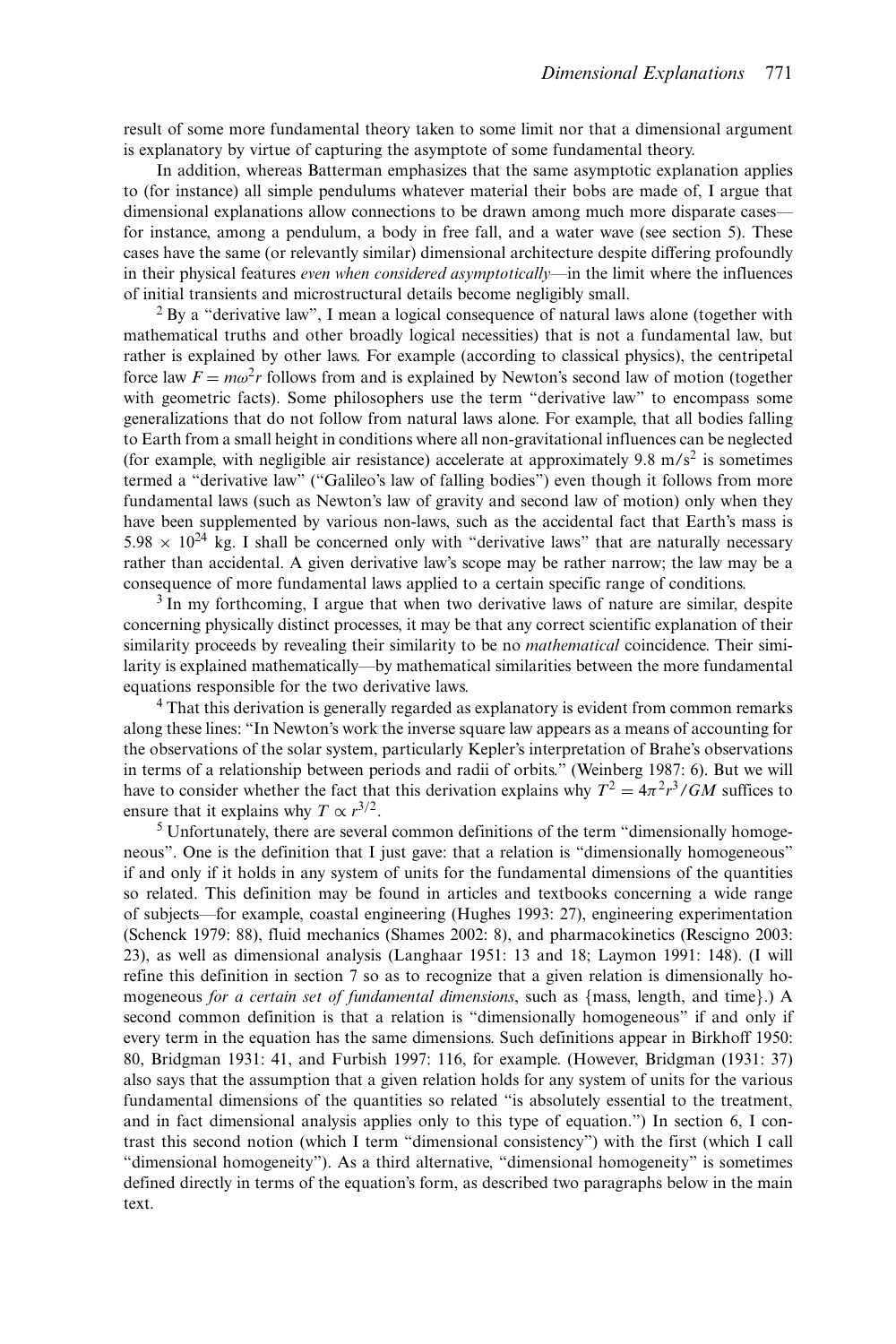$6$  This "motivation" fails to motivate the requirement that  $c > 0$ , which presumably arises from the thought that two units cannot measure the *same* quantity if one increases while the other decreases (though they might then measure logically related quantities).

 $<sup>7</sup>$  This criterion for units to specify the same quantity occasionally appears to depart from</sup> ordinary usage. For example, degrees Celsius and degrees Kelvin are ordinarily regarded as measuring the same quantity: temperature. But since their zeros do not coincide, a doubling of degrees Celsius—e.g., from  $2°C$  (275°K) to  $4°C$  (277°K)—does not coincide with a doubling of degrees Kelvin. However, if ◦K measures how far a temperature departs from absolute zero, then  $\degree$ C does not count as a unit for the same quantity as  $\degree$ K. (In laws such as the ideal-gas law ( $PV = nRT$ ), T must be expressed in an absolute scale.) Nevertheless, on this criterion,  $\degree C$  and ◦K are both units of temperature *difference*, since then the arbitrary zeros drop out.

<sup>8</sup> Had *T* depended on the planet's mass, then Kepler's third law (that  $T \propto r^{3/2}$  with the same proportionality constant for every planet orbiting the sun) would not have held.

<sup>9</sup> There might seem to be one difference: the salt's being hexed explains nothing whereas the elements of the fundamental laws that do not contribute to explaining why  $T \propto r^{3/2}$  holds help to explain other facts (e.g., *T*'s independence from *m*). However, the salt's being hexed might explain how superstitious people treat the salt.

 $10$  Here, I think, my view disagrees with Campbell's. Although not discussing dimensional arguments as explanations, he says that "for the application of the argument from dimensions everything involved in the dynamical reasoning is required except the numerical values of nodimensional magnitudes" (1957: 403, cf. 422).

<sup>11</sup> That derivation, unlike the dimensional explanation, explains why the proportionality constant between *T* and  $\sqrt{(m/k)}$  equals  $2\pi$ .

<sup>12</sup> Technically, this is the *adiabatic* bulk modulus (rather than the *isothermal* bulk modulus) because although the compressions and rarefactions are associated with temperature changes, they occur so rapidly that little heat can flow.

<sup>13</sup> The L line in each case dictates that v is independent of  $\lambda$ —though for different reasons in the two cases. However, we could not have reached this result had we also included the wave's amplitude in characterizing it. (But the M and T lines would have been unaffected.)

<sup>14</sup> That two facts are naturally necessary does not suffice to make a given consequence of them no coincidence. For instance, nineteenth-century chemists believed it naturally necessary that all noncyclic alkane hydrocarbons differ in molecular weight by multiples of 14 units, and they also believed it naturally necessary that the atomic weight of nitrogen is 14 units. But they termed it "coincidental" (albeit naturally necessary) that all noncyclic alkanes differ in molecular weight by multiples of the atomic weight of nitrogen. Noncyclic alkanes contain no nitrogen. See, for instance, van Spronsen 1969: 73–4 and Lange 2000: 203–7 as well as my (forthcoming) account of mathematical coincidences.

<sup>15</sup> I have omitted a column for the angle from which the pendulum is released, since angle is usually taken to be a dimensionless quantity, and so dimensional analysis cannot impose any constraint on how it figures in the equation for the period. That is, dimensional analysis reveals only that *T* is proportional to  $\sqrt{l/g}$  times some unknown function of the initial angle.

<sup>16</sup> Similarly, Hacking (1990) emphasizes that statistical reasoning identifies new targets of explanation (e.g., normal distributions).

<sup>17</sup> The constant of proportionality turns out to be  $\sqrt{2\pi}$ .

<sup>18</sup> Likewise Barenblatt (1987: 5): "The dimensions of both sides of any equation having physical sense must be identical. Otherwise, the equation would no longer hold under a change of fundamental units of measurement." Douglas (1969: 3): "An equation about a real physical situation will be true only if all the terms are of the same kind and therefore have the same dimensions."

<sup>19</sup> Bridgman (1931: 42) and Birkhoff (1950: 83) give similar examples. Bridgman emphasizes that "=" in the equation should be understood as numerical equality; obviously, if "=" required the same units on both sides, then trivially an equation would have to be dimensionally consistent.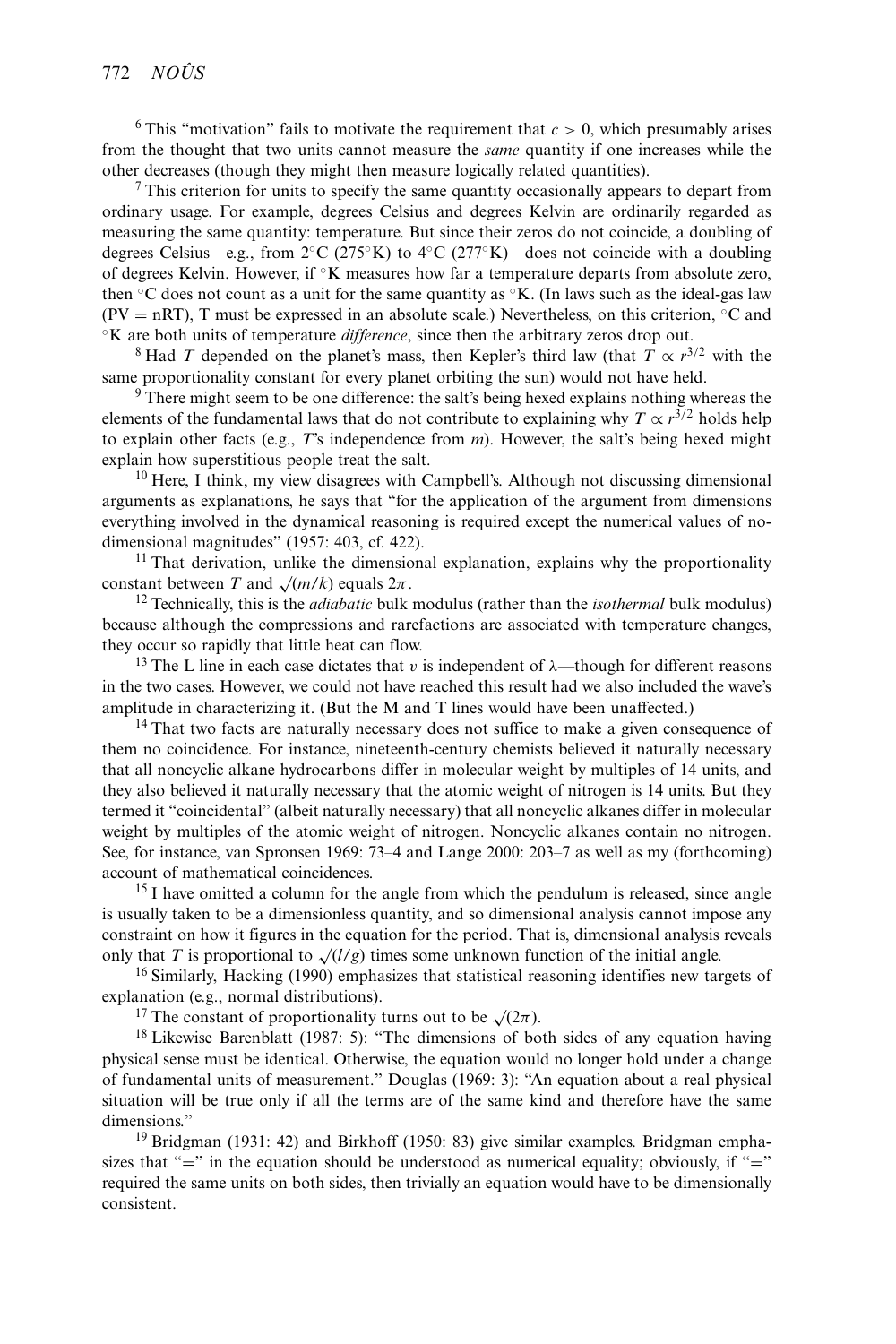Some might say that the example, though it follows logically from natural laws alone, is not itself a law, and so fails to show that laws can be dimensionally inconsistent. In Lange 2000, I discuss the distinction between laws and naturally necessary non-laws.

 $^{20}$  Nor is dimensional consistency (plus truth) sufficient for dimensional homogeneity. In cgs electrostatic units, charge (like force) is not an independent dimension. It has dimension  $L^{3/2}$  M<sup>1/2</sup>T<sup>-1</sup>. (One "electrostatic unit" is defined as the charge where the electrostatic force between two point bodies so charged, 1 cm apart, equals 1 dyne.) Accordingly, Coulomb's law in these units (F = q<sub>1</sub> q<sub>2</sub> / r<sup>2</sup>) has no dimensional constant of proportionality. A change to other units would require the introduction of a dimensional proportionality constant. So this expression for Coulomb's law is dimensionally consistent (in cgs electrostatic units) but not dimensionally homogeneous.

<sup>21</sup> Shames (2002: 8), for example, invokes a "law of dimensional homogeneity" (that "an analytically derived equation representing a physical phenomenon must be valid for all systems of units") as if it were one among the many contingent laws and meta-laws of nature.

 $22$  In this, I think I agree with Campbell (1957: 366–9) and Ellis (1966: 117). That all laws can be expressed in terms of dimensionally homogeneous relations seems akin to the view (advanced by Reichenbach, Hempel, Carnap, and others) that all fundamental laws can be expressed without proper names or "local predicates" (i.e., predicates defined in terms of particular times, places, objects, events, etc.). Indeed, a similar intuition lies behind both ideas: the laws are too "general" to privilege any particular thing (whether an object or a unit). For more on natural laws and nonlocal predicates, see Lange 2000.

 $23$  Since it is trivial that every law can be expressed in terms of a dimensionally homogeneous relation, I do not understand why those who believe in some non-trivial "principle of dimensional homogeneity" qualify the principle; they say that we need an explanation "of why *(most)* numerical laws of physics are dimensionally invariant" (Krantz et al. 1971: 504, my italics) or "of the *prevalence* of dimensionally invariant laws (Causey 1969: 256, my italics) or of the fact "that *practically* every law of physics is dimensionally invariant" (Causey 1967: 30, my italics) or of the fact that "most, if not all, physical laws can be stated in terms of dimensionally invariant equations" (Luce 1971: 157).

<sup>24</sup> Having included  $\rho_s$  and an unspecified  $f(\rho_f/\rho_s)$  in the relation, there is no need also to include  $\rho_f$ .<br><sup>25</sup> For another example of a law that has sometimes been regarded as having a statical

rather than a dynamical explanation (and so as independent of Newton's second law), see my forthcoming2 concerning the law of the parallelogram of forces.

<sup>26</sup> This yields the hydrodynamic answer when  $f(\rho_f/\rho_s) = (2/9) (1 - (\rho_f/\rho_s))$ .<br><sup>27</sup> In Lange 2005, 2007 and forthcoming2, I have more extensively discussed the role of

counterfactuals (and other subjunctive facts) in explaining actuals. For particular attention to counterlegals, see Lange 2009.

<sup>28</sup> In contrast, take a case where thermal energy *is* converted to or from another form of energy. In giving a dimensional explanation for the gain in heat *h* of a body having mass *m* upon falling to the ground (without bouncing) from rest at height *s*, we must presume there to be a dimensionally homogeneous relation between *h* and some subset of *g*, *m*, and *s* where heat is *not* given its own dimension. (No such dimensionally homogeneous relation is possible if heat is given its own dimension.) Dimensional reasoning then yields  $h \propto mgs$ .<br><sup>29</sup> Symmetries are standardly taken as explaining conservation laws—see, for instance,

Landau and Lifshitz 1976: 13; Wigner 1954: 199; Gross 1996: 14257; and Feinberg and Goldhaber 1963: 45. Not all philosophers agree that these arguments are explanatory (see, for instance, Brown and Holland 2004: 1137–1138). I do not have the space here to examine the many interesting questions about whether these arguments are genuinely explanatory and, if so, why. Lange 2007 and 2009 address these issues and specify the sense in which symmetry principles and the conservation laws they explain transcend the various particular force laws.

<sup>30</sup> Brown (2005) is the most recent exponent of the heterodox tradition of regarding the coordinate transformations as dynamical rather than as kinematical; Brown (2005) contains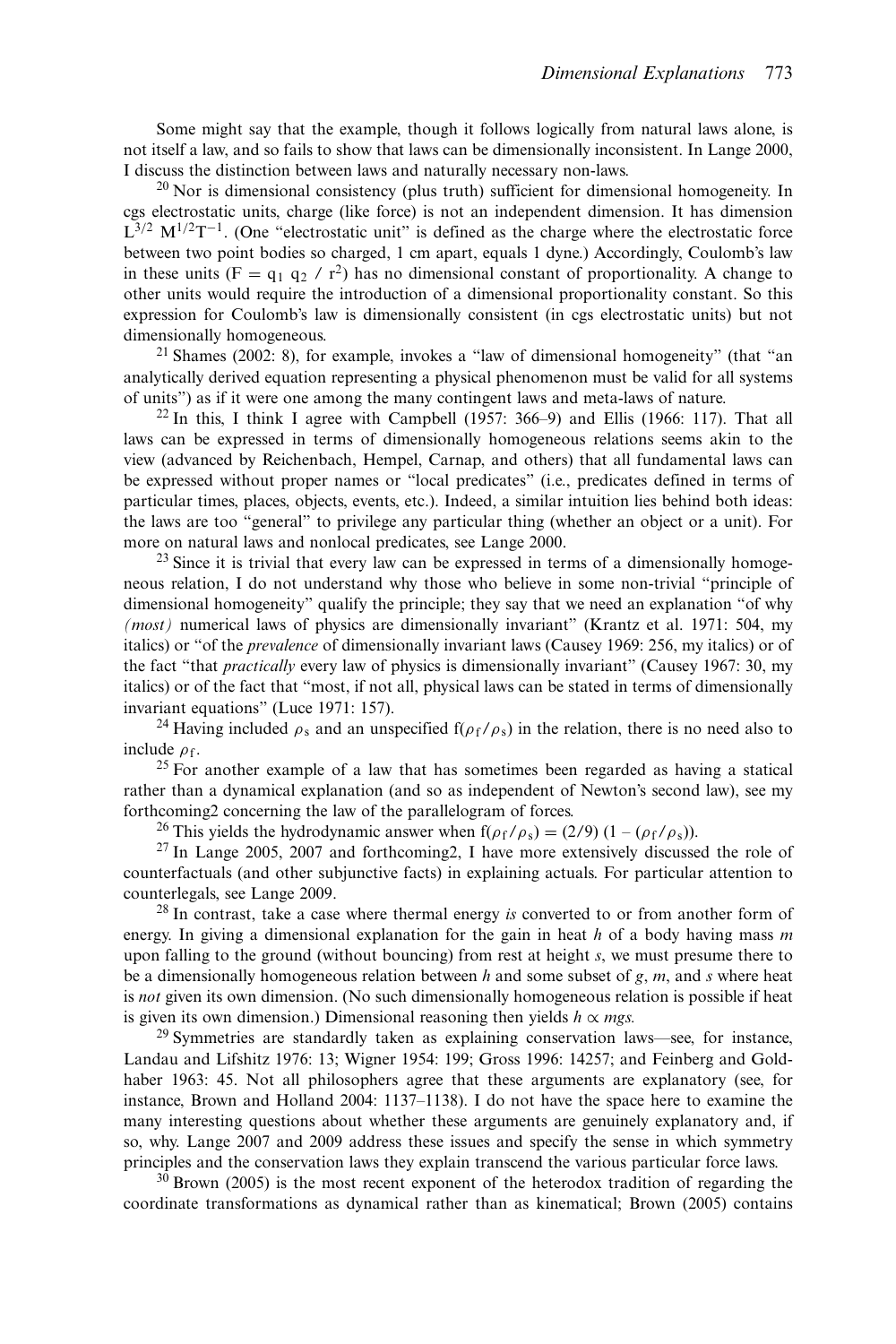many further references to both traditions and an account of how the Galilean transformations could be explained dynamically in classical physics—just as I shall now set out one way they could be explained kinematically.

<sup>31</sup> Of course, the relativistic transformation laws are the Lorentz transformations rather than the Galilean transformations. But for the purpose of showing how a dimensional explanation might proceed from meta-laws, it suffices to give an argument that could be explanatory according to classical physics.

<sup>32</sup> Some readers might regard the Galilean transformation laws as too obvious to require explanation. However, they are not obvious; in fact, they are false (see previous note). So it is especially revealing to see where classical physics might say they come from, since one component of that explanans must be false. This highlights the fact that neither symmetry meta-laws nor dimensional meta-laws are knowable *a priori*. Neither consists of logical or conceptual necessities.

 $33$  This turns out to be the premise that is violated in special relativity (see previous note); a dimensionally homogeneous relation actually requires a further dimensional constant with the dimensions of speed.

<sup>34</sup> In Lange forthcoming, I discuss the notion of a "mathematical coincidence" and its relation to mathematical and scientific explanation.

<sup>35</sup> Thanks to Dina Eisinger, Martin Thomson-Jones, John Roberts, and Susan Sterrett for reading earlier drafts; to audiences at Kansas State University, the University of Maryland, and the Triangle Philosophy of Science Ellipse; and to my daughter, Rebecca, for drawing some of the figures.

#### **References**

G.I. Barenblatt 1987. *Dimensional Analysis*. New York: Gordon and Breach.

Robert W. Batterman 2002a. Asymptotics and the Role of Minimal Models. *British Journal for the Philosophy of Science* 51: 21–38.

Robert W. Batterman 2002b. *The Devil in the Details*. New York: Oxford University Press.

Garrett Birkhoff 1950. *Hydrodynamics*. Princeton: Princeton University Press.

P.W. Bridgman 1931. *Dimensional Analysis*. New Haven: Yale University Press.

Harvey Brown 2005. *Physical Relativity*. Oxford: Clarendon.

Harvey Brown and Peter Holland 2004. Dynamical versus Variational Symmetries: Understanding Noether's First Theorem. *Molecular Physics* 102: 1133–1139.

Norman Robert Campbell 1957. *Foundations of Science*. New York: Dover.

Robert L. Causey 1967. *Derived Measurements and the Foundations of Dimensional Analysis*, Technical Report No. 5, Measurement Theory and Mathematical Models Reports. Eugene, Oregon: University of Oregon.

Robert L. Causey 1969. Derived Measurements, Dimensions, and Dimensional Analysis. *Philosophy of Science* 36: 252–70.

John F. Douglas 1969. *An Introduction to Dimensional Analysis for Engineers*. London: Pitman.

- Albert Einstein 1905/1952. On the Electrodynamics of Moving Bodies (1905), repr. in H.A. Lorentz *et al.*, *The Principle of Relativity*. New York: Dover, 1952, pp. 35–65.
- Brian Ellis 1966. *Basic Concepts of Measurement*. Cambridge: Cambridge University Press.
- Gerald Feinberg and Maurice Goldhaber 1963. The Conservation Laws of Physics. *Scientific American*, 209 (October): 36–45.
- Richard Feynman 1967. *The Character of Physical Law*. Cambridge, MA: MIT Press.

David J. Furbish 1997. *Fluid Physics in Geology*. New York: Oxford University Press.

David Gross 1996. The Role of Symmetry in Fundamental Physics. *Proceedings of the National Academy of Sciences USA*, 93: 14256–14259.

Ian Hacking 1990. *The Taming of Chance*. Cambridge: Cambridge University Press.